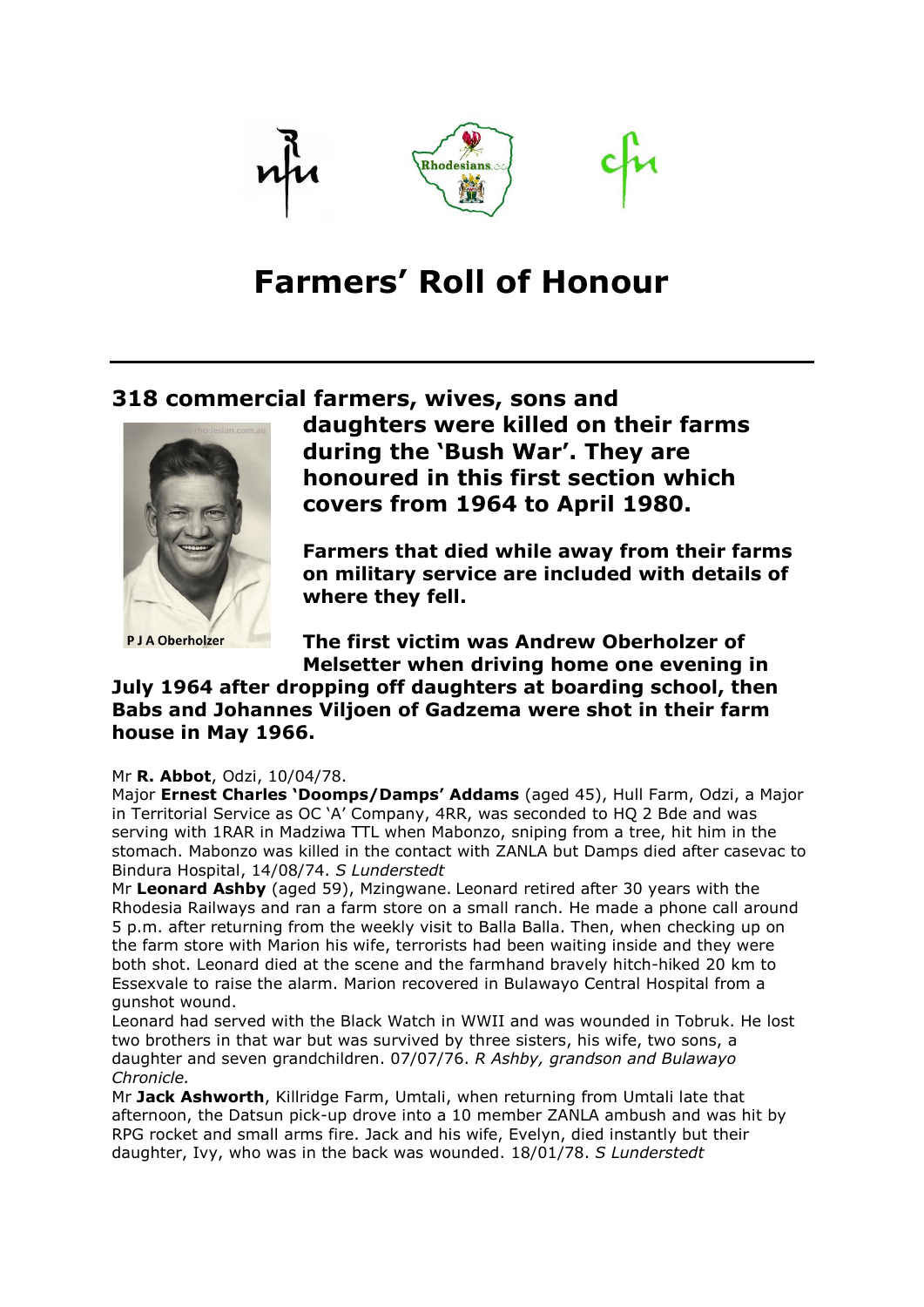Mrs **K. Backe-Hansen**, Matetsi, 09/09/76.

Mr **D. C. Bagnall**, Headlands, 14/03/78.

Mr **Donald Arthur Baker** (aged 58). Had survived being shot down as bomber pilot over the sea in 1941 then was POW. Farmed in Virginia, Macheke, but died from wounds from a landmine blast during a follow-up on Police Reserve duty on Far Vista Farm, Mtoko, 18/08/79. *S Lunderstedt*

Mr **Alexander 'Alex' Barclay** (aged 39), manager of northern section, Liebigs Ranch, Gwanda/West Nicholson, gunned down in targeted ambush 4km from his homestead by large ZANLA gang while driving a Land Rover and accompanied by a consultant who was unscathed, 12/08/77. *S Lunderstedt*

Mr **D. Barclay**, Ayrshire, 07/12/77.

Mr **Solomon Hertzhog "Sok" and "Sokkie" Barnard** (aged 49), Honeykloof Farm, Cashel, ambushed in his Isuzu truck with his neighbour Jopie Coomans, about 6kms from their homes on a steep hill and both died instantly. Survived by his wife Daphne and family. 06/12/77. *A Barnard and S Lunderstedt*

Mr **Ronald A. Barton**, Melsetter, 06/04/77.

Mr **David Patrick Bashford** (aged 30), Karoi. Gwebi graduate, Course 17. Field Reservist, Police Reserve, BSAP killed on active service in a vehicle accident when a Land Rover struck a pantechnicon, 24/12/76.

Mr **Peter Scott Bassett** (aged 50), about to retire from Valhalla Farm, Rusape, he was ambushed on a neighbouring farm by a sniper as his routine had been monitored, 19/08/79. *S Lunderstedt*

Mr **Arnold Bathhurst** (aged 34), Karoi, Field Reservist, Police Reserve, BSAP killed on active service in a vehicle accident when a Land Rover struck a pantechnicon, 24/12/76. Mr **C. P. Beale**, Nyamandhlovu, 27/06/79 .

Mr **Arthur C. Beamish**, Horseshoe Block, Sipolilo, murdered on his farm. Arthur was a Captain with  $5<sup>th</sup>$  Battalion, Rhodesia Regiment. 02/11 /78.

Mr **Raymond W. Beamish**, Sipolilo, brother of Arthur who pre-deceased him, on call-up with Artillery was attending an Army course in Gwelo when deployed to a commotion at Gokwe Phumo re Vanhu where he was shot, 20/07/79.

Mr **J. A. Bennett**, Shamva, 23/12/78.

Mrs **M. Bennett**, Shamva, 23/12/78.

Minor **Bennett**, Shamva, 23/12/78.

Minor **Bennett**, Shamva, 23/12/78.

Mr **Basil Gibbon Beverley** (aged 68), Faversham Ranch, Chiredzi, after an overnight rocket and small arms fire attack on his homestead, Basil followed some ZANLA he had sighted early the next morning. He was killed instantly in gunfire when he walked into an ambush. His foreman, dip attendant and both domestic workers were viciously murdered. 26/12/1979.

Mr **Piet J. Bezuidenhout**, Bunabni Ranch, Nuanetsi, 14/02/78.

Mr **Willie Bezuidenhout**, Chipinga. "Oom Willie" was ambushed and killed when delivering milk to Chipinga, 20/12/78.

Mr **Albany Charles 'Charlie' Bickle**, Nyamandhlovu, was killed in a vehicle accident on the Bulawayo/Victoria Falls Road, 08/12/1977.

Mr **Kevin Howard Bicknell**, farmer from Selous, during National Service with RAR, Kevin was shot and killed with another three on the rifle range by a soldier who fired on them when their rifles were stripped for cleaning, 10/04/78.

Mr **I. D. Black**, Odzi, 17/05/78.

Mr **Dennis Doughty Bleasdale**, working for Wattle Company, was killed with his wife when they detonated a landmine on their farm in Penhalonga at 07:00 on 21/10/79. Mrs **Patricia Bleasdale** ,with Dennis on their farm, in Penhalonga, 21/10/79.

Mr **H. Blignaut**, Doma, 20/04/78.

Mr **J. Blignaut**, Ayrshire, 17/06/77.

Mr **O. Bordini**, Shamva, 31/07/78.

Mrs **Elizabeth Fenna Johanna 'Beb' Botha** (aged 41) of 'Goeie Hoop', Chipinga was killed by a landmine on the farm access road. Three daughters from a previous marriage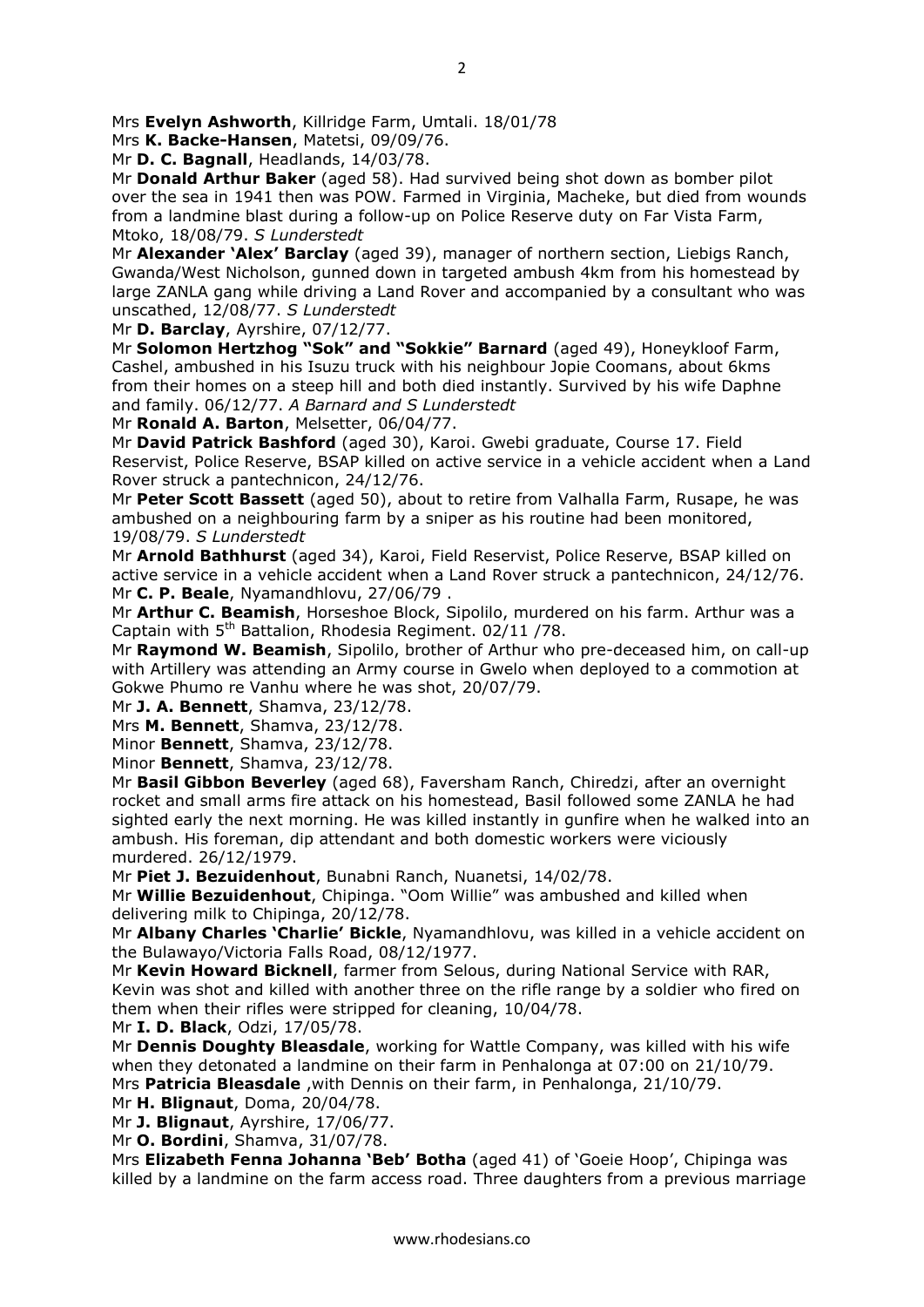were also killed – Marianne Irene Johanna Habing (14) and Bertie Louise Marina 'Loubertie' Habing (10) both instantly and Yvonne 'Vonnie' Habing (16) survived for 15 days. 06/06/78. Shirley Wicksted (16) survived but both her legs were amputated and Mr Louis Botha was relatively unscathed.

Mr **Jochgan Frederick Botha** (aged 55), employed at RNTC sawmills was shot as a passenger on his way home after work in a Tribal Trust Land 60 km from Victoria Falls by a lone gunman standing behind a tree, 26/07/1976. *P Lunderstedt*

Mrs **S. Bother**, Somabula, 18/07/79

Mr **Peter Bouwer**, killed by a ZIPRA gang on his farm in Tengwe leaving behind a wife and two sons, 13/07/78. *S Lunderstedt*

Mr **B. Brakenridge**, Gadzema, 06/01/78.

Mr **B. Brakenridge** (son, 15), Gadzema, 06/01/78.

Mrs **S. Brakenridge** (senior), Gadzema, 06/01/78.

Mr **C. Brent**, Marula, 20/10/78.

Mr **P. J. D. Breytenbach**, Headlands, 25/06/79

Mr **Michael Brooke-Mee**, Gwelo. Shot and killed by three CTs dressed in denims that saw him outside when they were robbing Ascot Beerhall. Pte John Joule, 10 RR, was then shot in his car. 30/03/79.

Mr **L. L. Brooks**, Mount Darwin, 19/03/79.

Mr **Matthew Charles Thomas 'Matt**' **Brooks** (aged 23). Gwebi graduate, Course 24. Field Reservist, PATU, BSAP, killed on active service whilst trying to apprehend an absconding suspect, Rutenga, 05/06/77.

Mr **Ian Rowland Brown** (aged 34), Sipolilo, died from wounds sustained in action on call up with the Police Reserve, 28/03/79.

Mr **Walter Barclay 'Scotty' Brown** (aged 56), murdered in an attack on his farm together with his wife, Hazel and John Gilbert, Hartley, 12/11/1979.

Mrs **Hazel Sheila Brown** née Hornby. Hazel, wife of Scotty, was sister of Eric Hornby who was also farming in Hartley. She was murdered with her husband and John Gilbert, Hartley, 12/11/1979.

Mr **A. P. Burger**, Matetsi, 12/06/77.

Mr **D. Burton**, Lonely District, 25/05/78.

Mr **Neill Carmichael Campbell** (aged 33), Marandellas, was shot during an ambush in the abdomen and died nearly two weeks later in Andrew Fleming Hospital, 23/05/76. Mr **Colin Andrew Capell** (aged 42), Shamva, was killed by friendly fire between two Police Reserve sticks deployed in the Shamva area, 09/03/77. KOAS.

Mr **David Ashton Carshalton** (aged 26). Killed in action in Gona-re-Zhou, 27/08/76. Trooper Dave Carshalton was with call-sign 24 Bravo, Grey's Scouts, while on the spoor of a 70 member strong ZANLA gang in the Gona-re-Zhou area. The spoor was being rapidly followed on horseback in an attempt to make contact before they escaped to Mozambique.

After some five hours tracking, the troops encountered a well-prepared ambush, and in the initial fire-fight, Dave was sadly shot and killed, having been the lead scout on the left flank where the contact was initiated. This action allowed the other members of the patrol time to dismount and skirmish towards where Dave had fallen.

G Cars and K Cars Fireforce deployed elements of 2 RAR to assist the horse troop, resulting in at least 40 deaths and several captures. Dave was on his own horse - a mare by the name of "Nuisance". The horse survived and was discovered and recovered sometime later when she was spotted by engineers escorting a convoy through the contact area.

He was the first of the Grey's Scouts to be killed in action. *Gwebi ROH*

Mr **Michael John 'Mike' Chance**, Bindura, was killed by 'friendly fire' when RLI fireforce was deployed in heavy bush near Mtoko, 15/05/79.

Mr **Colin Chapman**, Estate Manager, Tilbury Estate, Melsetter. Section Leader, Police Reserve was deployed to observe a store which was expected to be hit by ZANLA. Tragically another stick was sent to the same location at night and Colin was killed in the 'friendly fire', 22/05/77.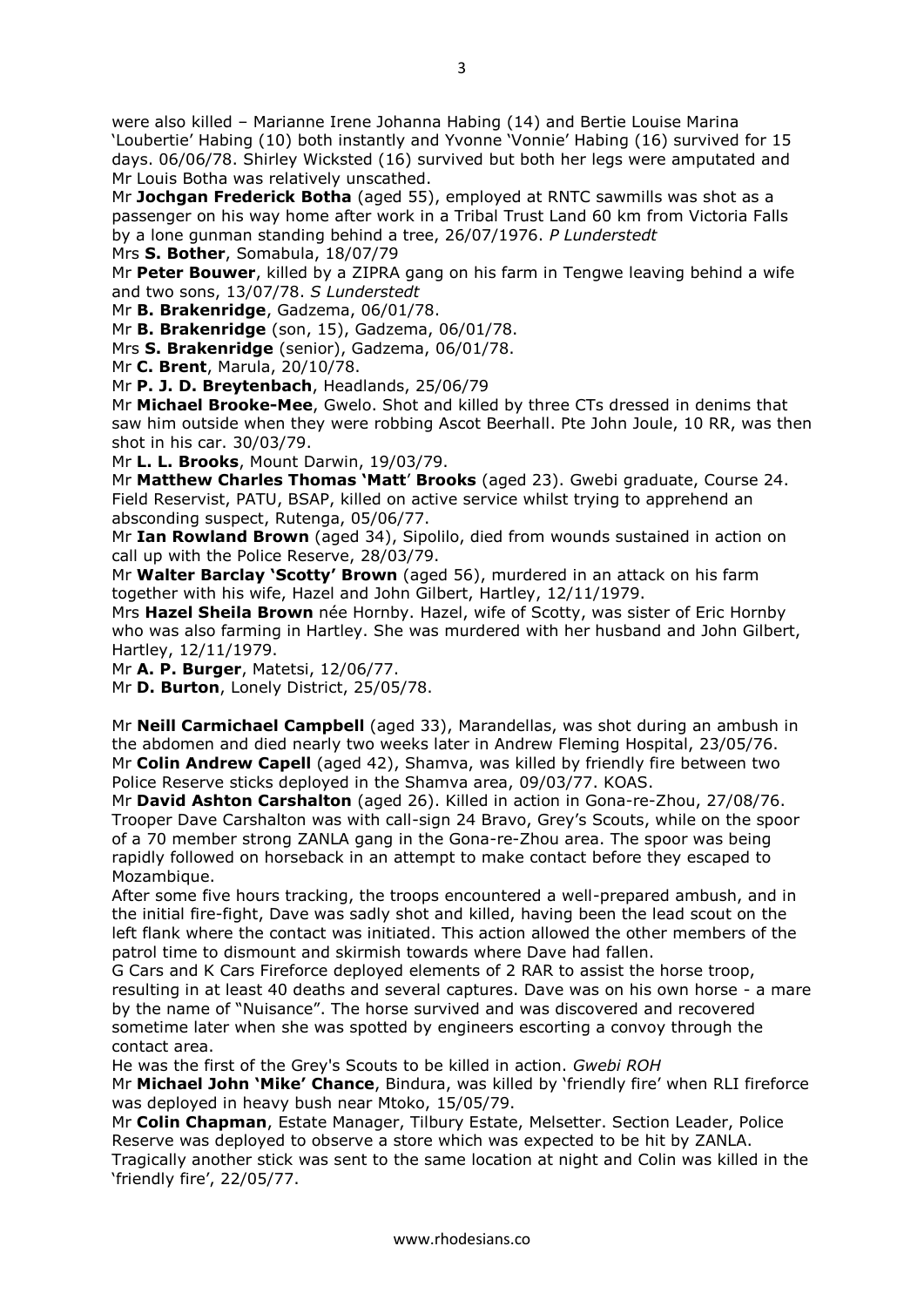Miss **Kathleen "Kathy**" **Chesworth** (aged 19), Figtree, 14/08/77.

Mr **Ebenhauser Bernadus 'Eben' Claasen** (aged 32), Odzi, was on horseback following tracks next to the fast flowing Odzi River having been called out by the Police to help with stock theft investigations. His body was found three days later and he had died from a heart attack. 29/09/77.

Mr **M. D. Cleave**, Juliasdale, 01/05/79.

Mr **C. M. Cloete**, Filabusi, 31/10/76.

Mrs **M. Cloete**, Filabusi, 31/10/76.

Mr **Pieter Jacobus Cloete** (aged 27), Centenary. Killed in action. 08/08/78.

When farming in Centenary, he was killed in action. He had been called up as Field Reservist, Police Reserve, British South Africa Police and died from wounds he received in a contact. *Gwebi ROH*

Mr **Vincent John Conlon** (aged 20), Mazoe, died in an ambush with BSAP at Wedza, 11/01/79.

Mr **Douglas Joh 'Doug' or 'Mukamba' Cookson**, Centenary, was killed in series of five firefights by 1 Commando, RLI in Chibara Hills, Mt Darwin. The pub has been named 'The 28<sup>th'</sup> in honour of this day when four, including a National Parks tracker, were lost. 28/02/77.

Mr **Jopie Fourie Coomans**, leasing Ruwaka Farm, Cashel, ambushed with his neighbour Sok Barnard in Sok's Isuzu truck about 6kms from their homes on a steep hill and both farmers died instantly. 06/12/77.

Mr **David R. de Courpelay**, Macheke/Virginia, was killed by 'friendly fire' after a navigation error by two 4RR sticks, 04/06/78.

Mr **Edward Robert Court** (aged 48), was murdered by terrorists at Mukorsi River Ranch south of Lake Kyle. July 1976. *Bulawayo Chronicle*.

Mr **Douglas Llewellyn Courtney** (aged 38), Mrewa, was killed on service in Mtoko serving with Police Reserve, 06/04/78.

Mr **Bernard Couve**, Shamva, 06/06/73.

Mr **G. Crane**, Goromonzi, 19/03/79.

Mr **Kenneth Cremer** (aged 51), manager of Zona Tea Estate, Tanganda Tea Company, Chipinga, died after collapsing when on service with Police Reserve, 18/08/78.

Mr **William Peter 'Pete' Cremer** (aged 31), Bindura, was killed in an ambush while on patrol with PATU in the Bindura area, 26/01/77.

Mr **D. I. Crombie**, Macheke, 08/08/78.

Mr **Paul Elliott Crouch** (aged 25), Windsor Farm, Ayrshire. Gwebi graduate, Course 23. Field Reservist, PATU, BSAP, killed in action in a vehicle ambush on Dave Chadwick's farm 'Manyangau' near Karoi. 17/12/76.

Mr **Arthur Cumming**, Matetsi, 05/11/76.

Mrs **S. A. Cumming**, Norton, 07/01/78.

Miss **S. C. Cumming** (15), Norton, 07/01/78.

Mr **Cecil James "Jimmy" Davies** (a week before his 78<sup>th</sup> birthday). Owner of farms near Umtali, he was told late one afternoon that a cow was ill on "Burma Estates" in Vumba. On investigating, he was ambushed in the parking area of the homestead by a ZANLA gang where he died. Busy, his wife, gave the alarm on the AgricAlert when the home was attacked but the attackers had fled before the reactionary stick from Burma Valley arrived, 20/08/78. *S Lunderstedt*

Mr **S. L**lewellyn **Jack Davies** (aged 64), shot at 19h00 while having dinner with his wife on Sotani Ranch, 26 km from Lupane, Gwaai Valley, 26/07/76.

Mr **Bruce Davison** (aged 23), a mechanic renting a house on Dagbreek Farm, Inyazura died from gunshot wounds from a vehicle ambush at Mazarabani, Centenary while on call up with OPA, 4<sup>th</sup> Battalion, Rhodesia Regiment. 23/04/73.

Mr **A. de Nadai**, Mayo, 21/08/78.

Mr **Bradley J. "Brad" Dean**, forester in charge of Tarka Estate, Melsetter. A New Zealander, married to an Australian. He went with Claude Delaney on a motor cycle from the estate to a business centre in Ngorima TTL to buy some beers and both were ambushed by a ZANLA gang just inside Glencoe Forest on their return. 30/09/77. *S*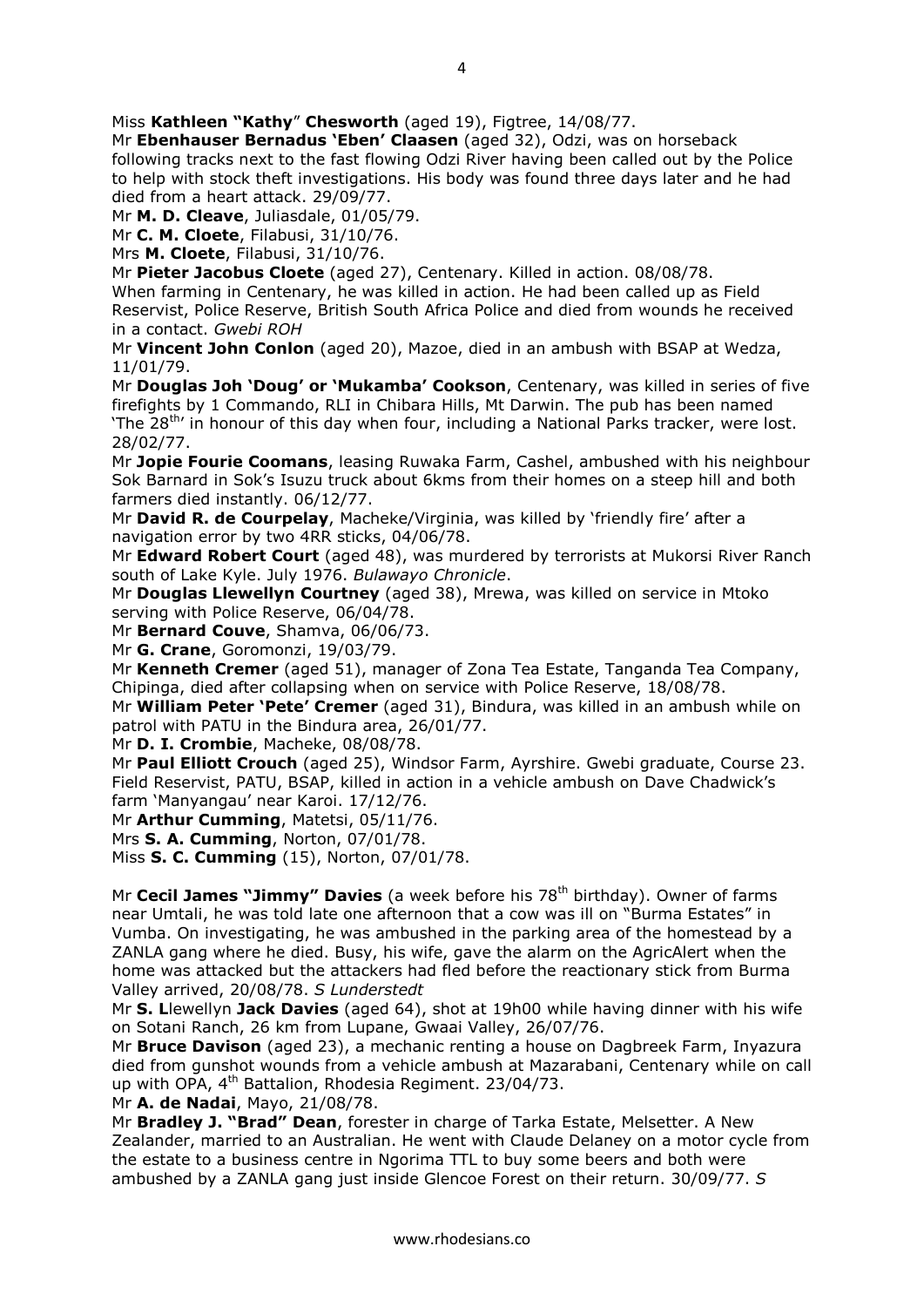#### *Lunderstedt*

Mr **Claude A. Delaney**, living with his wife Anne and son Tommy on Glencoe Estate and worked on Tarka Estate, Melsetter. A descendant of the Melsetter pioneer family Delaney and had previously worked in the Tsetse Department. He went with Brad Dean on a motor cycle from the estate to a business centre in Ngorima TTL to buy some beers and both were ambushed by a ZANLA gang just inside Glencoe Forest on their return. 30/09/77. *S Lunderstedt*

Mr **Douglas McFadzean Dodd** (aged 31), Ayrshire, was killed in an ambush with PATU in the Mtoroshanga area, 06/04/77.

Mr **John Sinclair Donald** (aged 26), from Glenburn Farm, Vumba, on call-up with Police Reserve was killed in 'Friendly Fire' by Bright Lights at the homestead on Makore Farm on the Burma Valley fringes, 26/04/76.

Mr **Stephen Michael Camph 'Steve' Donnelly**, La Pieta Farm, Karoi, was killed during an external with SAS in the Chimoio area, Mozambique by 'friendly fire' from a Vampire air strike, 21/06/78.

Miss **Jenny Douglass**, killed with sawmill operator Eugene Swanepoel in Melsetter, 22/08/78.

Mr **Herman Carel du Plessis**, Landsdowne Farm, Chipinga, was delivering milk in the morning to the DMB when he was ambushed. 28/01/79. *S Lunderstedt*

Mr **Boesman du Preez**, Gutu, ambush, 1978.

Mrs **Francina M. du Toit**, lived on Amatula Farm and was a nursing sister in the clinic in the village, Gutu, gunned down in an ambush, 23/07/78.

Mr **Denzil William Scott 'Billy' Dunn**, Shamva. 13/09/77.

That evening, as he returned from his duties irrigating his lands he was captured when ZANLA pushed Mrs Ogilvy, the owner's wife, whom they had captured while she was walking, at gunpoint in front of his vehicle. His chivalry prevented him from making a break for it. In a similar manner he was forced to drive behind this gallant lady, who was made to walk at gunpoint immediately in front of his vehicle, to her homestead approximately a kilometre away. There they waited for Mr Ogilvy to arrive.

Details are not clear but it was obvious that soon after his arrival both men attempted to intervene when one terrorist broke into the house after Mrs Ogilvy had managed to lock herself in and shooting commenced. The two men were gunned down. *Gwebi ROH* Mr **Brian L. T. Eastwick**, Gwebi graduate, Course 12. Centenary, 17/8/79

Mr **Simon Richard Edridge** (aged 26), award winning tobacco producer on Makombe Farm, Wedza, was killed in action when serving with Police Field Reserve in Wedza, 11/09/79.

Mr **Sid Eggersglusz**, Mutala Ranch, Sinoia, 9/10/1979.

Mrs **Verna Eggersglusz**, Mutala Ranch, Sinoia, 9/10/1979

Mr **I. J. Eksteen**, Inyazura, 11/01/79.

Mrs **J. M. Eksteen**, Inyazura, 11/01/79.

Mr **T. H. Elton**, Cashel, 19/05/78.

Mrs **Annette Margaret Evans "Ann"** née van Heerden (aged 25), farming on Tokwe Block was killed by a landmine on Ironmine Hill Road, Tokwe, when travelling in a Land Rover driven by Roger her husband. Three labourers were injured but two children, Shepherd and his sister Puro (both aged 9) were killed. 6 p.m. on 01/11/79. Former teacher at Lord Malvern School. *Tom Hogg and Herald*

Mr **Peter Hendrick J. Fairbanks**, was killed in the Chipinga area when serving with RAR, 2/9/78.

Mr **Fabio Giovanni Falzoi**, Karoi, was killed in an external operation with RLI in an engagement with the Zambian Army in Zambia, 12/6/78.

Mr **Gerrard Leon Farge** (aged 49), joint French national, farming on the Mozambique border at Chipinga. Gerrard went to check water supply lines at the Customs and Immigration buildings on adjacent land when he detonated a booby trap that had been set up by the Rhodesian military and died instantaneously. 24/10/76.

Mr **Herbert Fenzel**, forester killed in an ambush on Lemon Kop Farm, Melsetter, 16/04/78.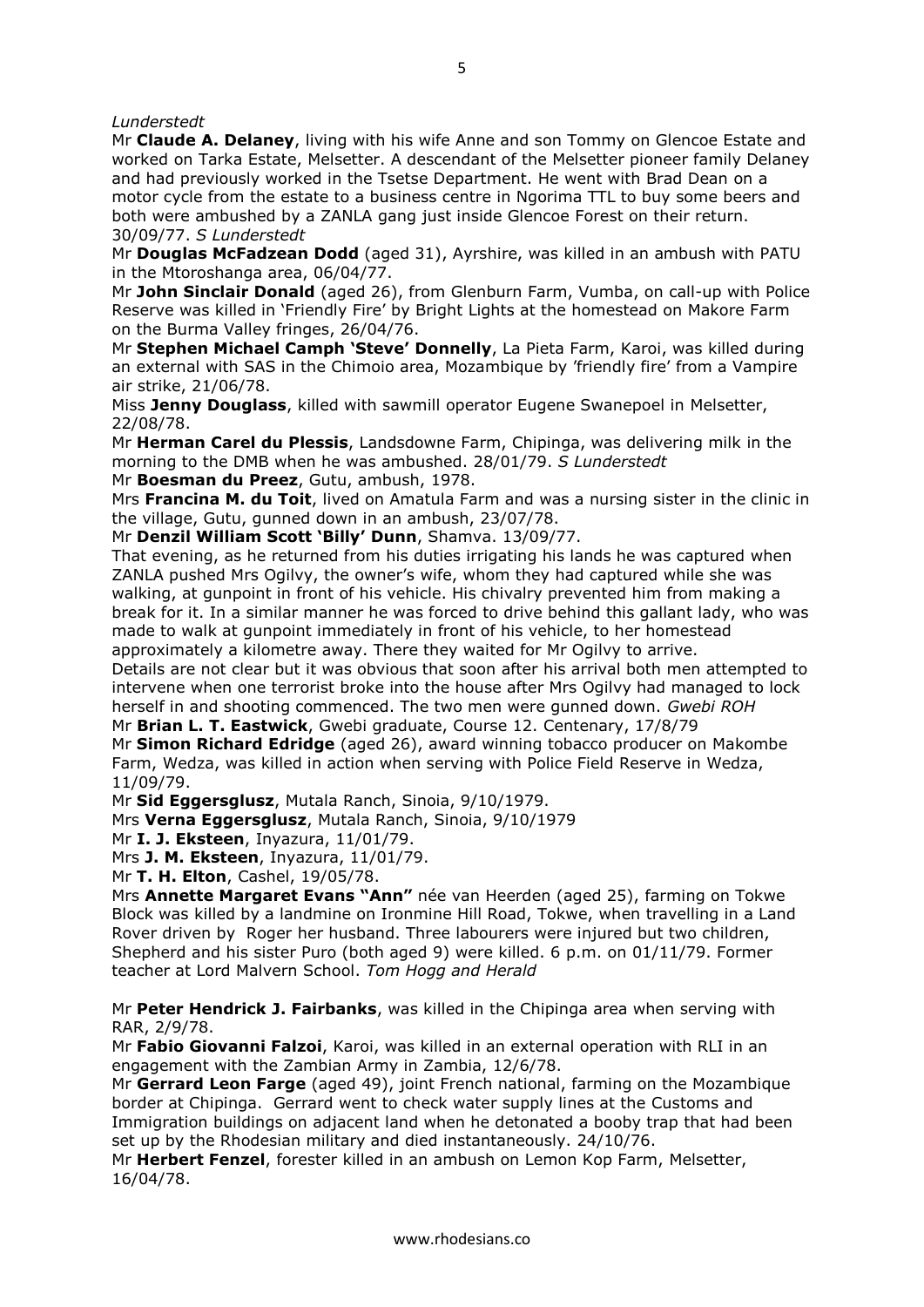Mr **E. Fletcher**, Centenary, 17/02/74.

Mrs **B. Fletcher**, Centenary, 17/02/74.

Mr **John Turenne Vivian Forbes** (aged 21), Mount Darwin, died from gunshot wounds from a vehicle ambush at Mazarabani, Centenary, 23/04/73.

Mr **Felix Forward** (aged in his 70s), Sinoia, beaten and bayoneted, 16/09/79.

Mr **F. N. J. Fourie**, Tengwe, 14/08/78.

Mr **K. Layton E. Francis** (aged 37), husband of Meryl, graduate from Cirencester and on Maplanka Farm near Mtoroshanga. He was killed in action in a call-up with PATU on a neighbouring farm. 31/12/79.

Mr **H. Franken**, Selukwe, 17/07/78.

Mr **Brian Trevor Furber** (aged 33), Gwanda, died from wounds received in action with the Police Reserve, 16/04/79.

Mr **D. A. Galloway**, Melsetter, 24/10/78.

Mr **Robert James 'Rob' Gash** (aged 28). Detective Section Officer, CID, BSAP, killed in action. 15/02/79.

Three weeks before his 29th birthday, on 15 February 1979, he and Detective Constable Choba travelled from Mount Darwin to the Chesa Purchase Area to investigate a possible sighting. On their return drive on Chesa Road they were ambushed and Rob was killed instantly. Detective Constable Choba managed to escape the ambush and ran to seek assistance. *Gwebi ROH*

Mr **Kenneth Cecil 'Ken' Gifford** (aged 41), Wolverhampton and Wolfscrag Farms, Chipinga, Gwebi graduate, Course 8. Was gunned down by ZANLA while servicing a Caterpillar on his farm and was underneath it when attacked. He was survived by his mother and father, wife Jean and their three sons, a brother and two sisters. Within two months of his tragic death, his father died and six months after his death, one sister, Rosemarie Hacking, died in a landmine blast in Odzi. 06/07/78.

Mr **John Edward Gilbert** (aged 74), murdered with Scotty and Hazel Brown during an attack on their farm in Hartley, 12/11/1979. *Herald*

Miss **Natasha Glenny,** six month old baby of Miranda and Michael Glenny, was ripped from her nanny's back by members of a 20 strong ZANLA gang and bayoneted at the homestead on Highlands Estate near Silverstreams, at 10h00. A short time earlier, her parents had been ambushed on the estate by a separate gang but escaped injury. 29/09/77.

Mr **Dennis R. Campbell Greef**, Hungerford Farm, Plumtree, gunned down in an ambush, 15/05/77.

Mrs **Marjorie Alison Greef**, Plumtree, ambush, 15/05/77.

Mr **Theo Greyvenstein**, Mayo, farm attack, 16/09/76.

Mr **Flip A. Grobler**, Matopos South, 17/06/78.

Mrs **A. E. Grobler**, Matopos South, 17/06/78.

Mr **Peter John Gunn** (aged 45), married to Ethel Margaret "Peggy" née Parsons and father to Allan, Stuart and Susan, a Police Reserve Air Wing pilot, Peter was ambushed early one morning by two combined ZANLA gangs when on his way to the wheat on "Struan", No 2, Middle Sabi, on his motorcycle. Peter drew his pistol but died in a hail of gunfire. 05/10/78. *S Lunderstedt*

Miss **Bertie Louise Marina 'Loubertie' Habing** (aged 10), 'Goeie Hoop', Chipinga, landmine on farm access road, 06/06/76. Her mother, Mrs Elizabeth 'Beb' Botha and two sisters also died.

Miss **Marianne Irene Johanna Habing** (aged 14), 'Goeie Hoop', Chipinga, landmine on farm access road, 06/06/76. Her mother, Mrs Elizabeth 'Beb' Botha and two sisters also died.

Miss **Yvonne 'Vonnie' Habing**, (aged 16), 'Goeie Hoop', Chipinga, landmine on farm access road, 21/06/76. Her mother, Mrs Elizabeth 'Beb' Botha and two sisters died on the scene on 06/06/76.

Mrs **Rosemarie Adele Hacking née Gifford** (aged 44), Wild Park, Odzi, detonated a boosted landmine. Rosemarie had gone to work that Saturday morning and stopped at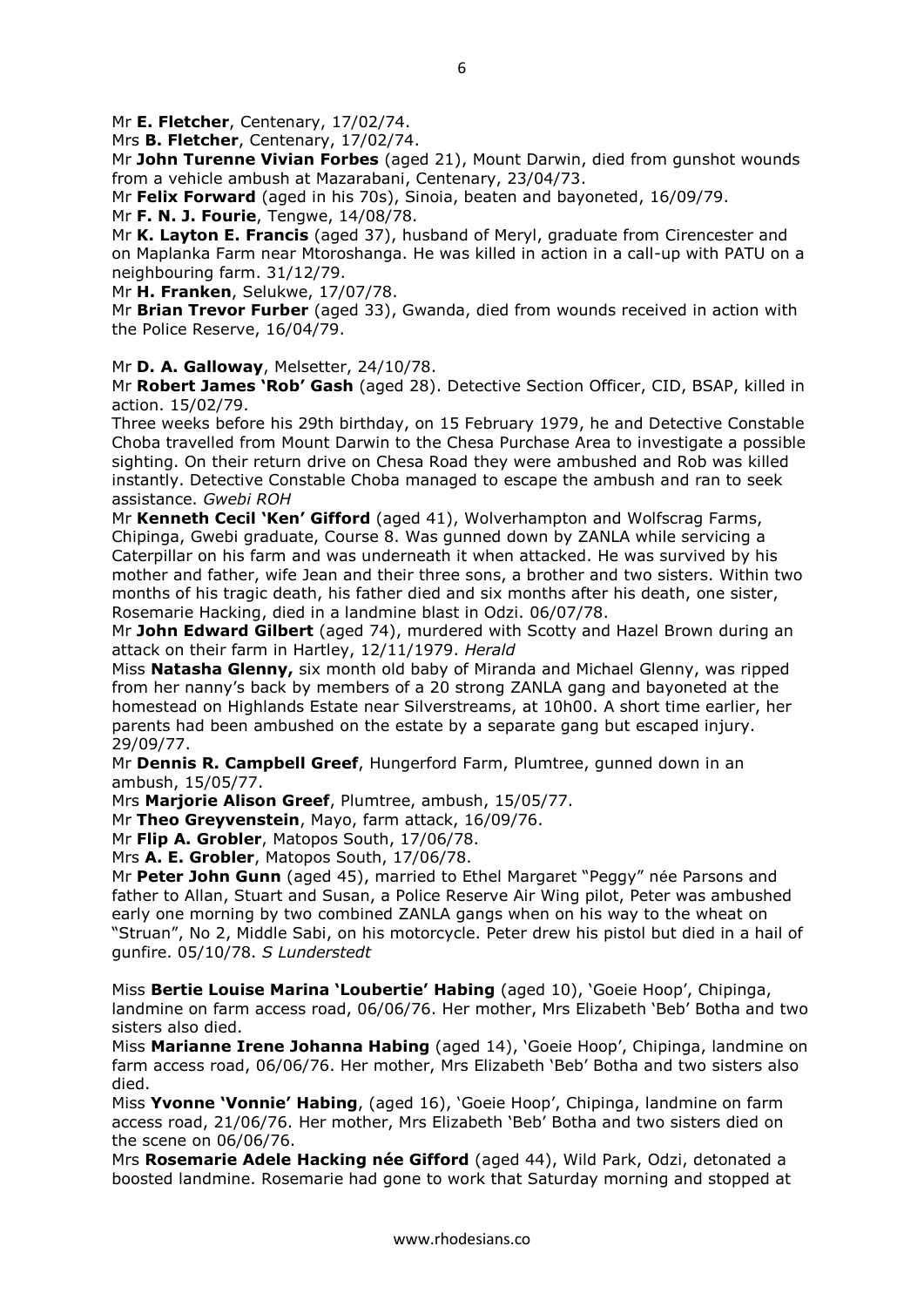her neighbour and school friend Jean Barry's home for a chat. She had been looking forward to a game of bowls that afternoon and her forthcoming two weeks leave. A few minutes after leaving for her own home her vehicle detonated a boosted landmine. Her death was instantaneous.

"Gone was a wonderful friend and neighbour, and the bravest girl I've known," said Jean. She was married to Ernie from Odzi and their homestead had been first attacked on 26th December 1976.

Rosemarie and Ernie had four children – the late Mike, Bernard (Ox), Dawn and Shirley. Her brother Ken had been shot on his farm in Chipinga and killed six months previously in 1978. 08/01/79.

Mr **Peter Leonard Hanson** (aged 31), manager of Charleswood Estates was stick leader in a Police Reserve patrol following tracks of about seven ZANLA in the Chimanimani mountains. After a contact, a wounded CT sniped PR Hanson, Holstenburg and Hunt before he in turn was captured by reinforcements, Melsetter. Peter schooled at Plumtree. 20/10/77.

Mr **Eric J. Hards**, Shamva, 10/4/78.

Mr **T. Hartley**, Headlands, 8/7/79

Mr **H. Thero J. Hastings**, Shamva, 11/03/77. During an attack on Riverbend Farm, Shamva, Mr Theo Hasting fired back and after their leader was killed they fled. Theo died from a heart attack but 11 year old Sharon McRoberts and her grandmother had been killed. *Darrol McRoberts*

Mrs **Muriel H. Hastings**, Shamva, 11/03/77. During an attack on Riverbend Farm, Shamva, 11 year old Sharon McRoberts and her grandmother, Mrs Muriel Hastings were killed. Mr Theo Hasting fired back and after their leader was killed they fled. Theo died from a heart attack. *Darrol McRoberts*

Master **Johan Hattingh** (aged 13), Watchfield Farm, Glendale, homestead attack. His older brother fired back to repel the night attack but Johan had died. One CT was found that killed himself because he had been severely wounded. 30/04/78.

Mr **John Travis Henry**, farming on Glenview, 5km out of Chipinga. John was returning to Chipinga where he was staying with his family after attending to the cattle on the farm when he was ambushed and killed. 31/12/77. *S Lunderstedt*

Mr **Andries Daniel Herbst** (aged 39), Karoi, died of a heart attack while on patrol with PATU, 27/10/1977.

Mr **Albert Allan Hess** (aged 20), Karoi, was killed in an ambush in the Umfuli TTL, Lomagundi on National Service with attachment to Special Branch, 25/5/78.

Mr **Allan Michael Hill**, Wedza, was killed when the vehicle he was travelling in with 2<sup>nd</sup> Battalion, Rhodesia Regiment, detonated a boosted landmine, 26/6/77.

Mr **John R. Hill**, Tokwe, veteran from WWII serving with Royal Navy in the Mediterranean then on to the Far East. Shot and murdered on his farm, 11/12/78. A year later, Mary, his wife, detonated a landmine and she and her passenger, Sylvia, survived with minor injuries but their passenger on the back died when the vehicle rolled.

Mrs **M. Hofmeyr**, Fort Victoria, 06/07/79.

Mr **Kenneth F. 'Ken' Hogg**, farm manager for Hugh Ballance. He was riding a motor cycle between Tablelands Extension and Quagga Kloof farms when he was ambushed by a ZANLA gang. He had recently completed two weeks ground coverage in Inyazura. 19/06/79 *S Lunderstedt*

Mrs **Anne Holland** (aged 47), was shot on the convoy to Beit Bridge. She was travelling with two of her three children with her friend Eileen Abrey. Anne and her husband Geoffrey were working at Grasslands Research Station and had been farming at Karoi. 22/04/78.

Mr **Harald Holstenburg** (aged 40), Melsetter, forester at Charter and married, was in a Police Reserve patrol following tracks of about seven ZANLA in the Chimanimani mountains. After a contact, a wounded CT sniped PR Hanson, Holstenburg and Hunt before he in turn was captured by reinforcements, Melsetter, 20/10/77.

Mr **Jannie Albert Holtzhausen**, was killed by an anti-personnel mine when laying mines near the Mozambique border, 01/08/79.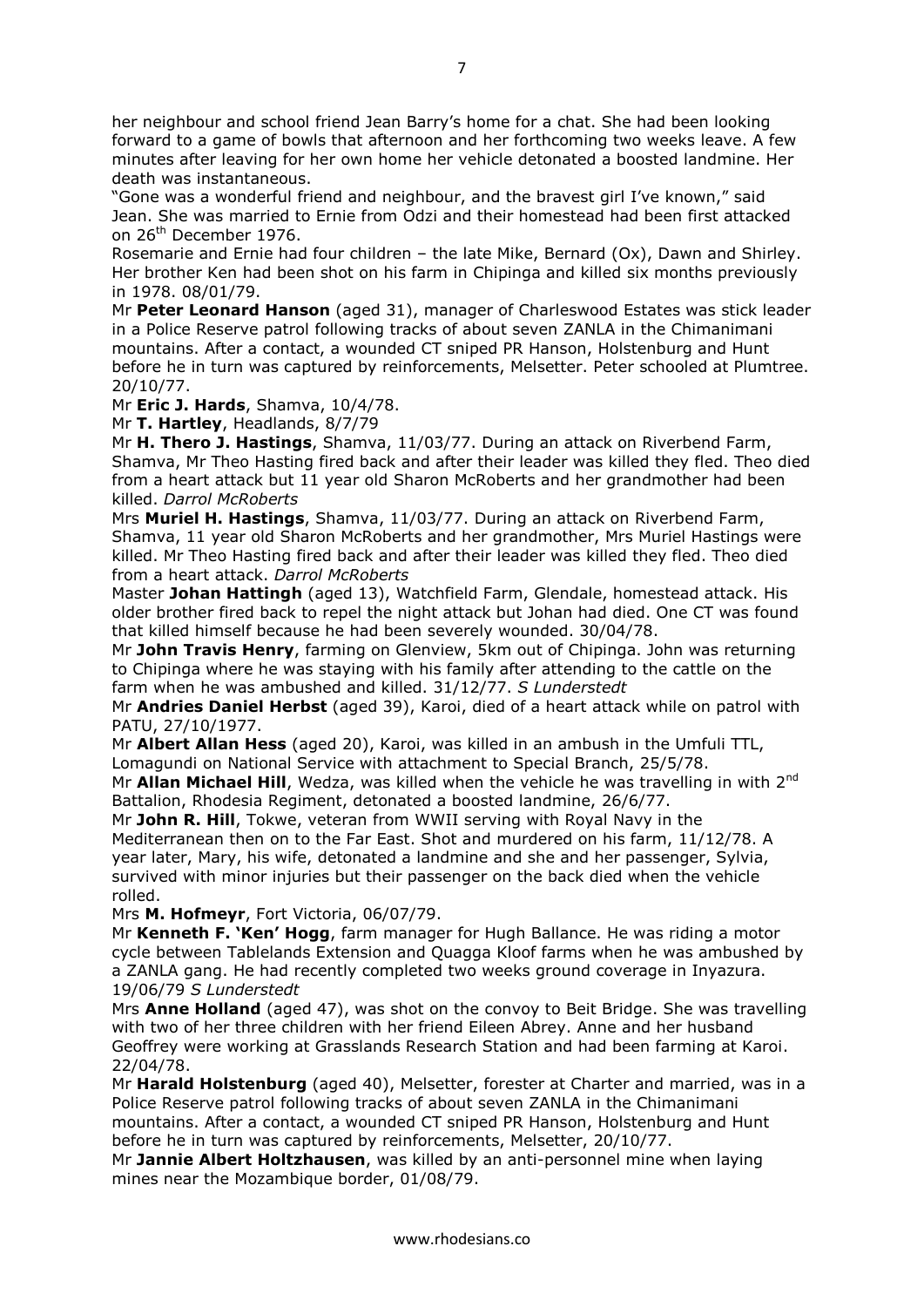Mrs **A. C. Horton**, Nyamandhlovu, 29/08/77.

Mr **W. Houston**, Inyanga, 14/3/79.

Mr **Peter William Hovell** (aged 36), Mazoe, was killed as Section Leader of Police Reserve in an ambush in the Mazoe area, 13/1/79.

Mr **A. V. Howe**, Umvukwes, 24/6/75.

Mr **John E. Hudson-Beck**, farmer and Internal Affairs, Melsetter, was killed by a landmine detonation near Melsetter, 12/8/76.

Mr **Robin Stanley 'Rob' Hughes**, Gwebi graduate, Course 11. Territorial officer, Selous Scouts, was killed in cross-fire during a pseudo op and contact with ZANLA, Centenary, aged 33 years, 18/10/73.

Mr **T. Hulley**, Tengwe, 23/02/79.

Mr **Robin Charles Hunt** (aged 26), forester at Charter and married to Mary Lynn, was in a Police Reserve patrol following tracks of about seven ZANLA in the Chimanimani mountains. After a contact, a wounded CT sniped PR Hanson, Holstenburg and Hunt before he in turn was captured by reinforcements, Melsetter, 20/10/77.

Mr **Henry John Hurley**, Centenary, died on active service with 1<sup>st</sup> Battalion, Rhodesia Regiment, 21/12/77.

Mr **Dennis Bellamy Hutchinson** (aged 35), Lalapanzi, farmer murdered at home on Killarney Farm, 29/12/78.

Mrs **Diana Isabella Hutchinson** (aged 29), Lalapanzi, farmer's wife murdered at home. Di was just a few weeks away from giving birth to their third child. 29/12/78.

Master **Barry Thomas Hutchinson** (5 years), Lalapanzi, murdered at home, 29/12/78. Master **Vaughan George Hutchinson** (1 year 10 months), Lalapanzi, murdered at home, 29/12/78.

Mr **D. C. James**, Gwelo, 27/04/76.

Mr **J. M. Jeffreys**, Marandellas, 07/07/79

Mr **Les M. Jellicoe**, Chaona Farm, Centenary, 04/02/73.

Mr **Leslie M. "Les" Jellicoe** (aged 48), Centenary, pilot with Police Reserve Air Wing, nephew of Les Jellicoe (above), 09/07/78.

Master **I. Johnson**, Umvukwes, rocket attack, 26/12/77.

Mr **J. D. Jordaan**, Odzi, 17/09/79.

Mr **A. Joubert**, Wedza, 30/03/73.

Mr **G. D. Joubert**, Ayrshire, 22/12/78.

Mr **Basil John Stuart Kearns** (aged 41), Hinston Estates, Bindura.

The forty-one-year-old Mtepatepa (Bindura District) farmer's vehicle was ambushed as he travelled towards Salisbury to carry out duties as a Shona interpreter in the 1979 elections. Renowned for his fighting spirit and courage even as he lay critically wounded in his hospital bed, many of his friends believed that if any man could pull through, it would be he. But the odds were too great, and Rhodesia lost another top sportsman and farmer in the war when he died on 17th April 1979. *Gwebi ROH*

Mr **P. Kenchington**, Mid-Sabi, 3/2/79.

Mr **R. D. Kennedy**, Mzingwani, 7/5/79

Mrs **I. Kleynhans**, Centenary, 24/1/73.

Mr **Peter James Osborne Knight**, Doma, was killed in a contact in the Lomagundi area on service with Police Reserve, 17/5/75.

Mr **T. F. Koen**, Centenary, 2/2/78.

Mr **Deryck Percy Lamb DFC** (aged 58), Diepfontein Farm, Tandaai, near Cashel, abducted with his tractor driver, 11/09/79. The driver was returned from Mozambique after the December ceasefire and Deryck's body was located.

Mr **Mark Harold Langeman** (aged 25), forester from Melsetter, Lieutenant on call-up with 4<sup>th</sup> Battalion, Rhodesia Regiment, was killed while skirmishing back from Operation "Parking Ticket" in Mozambique, 22/12/77.

Mr **Simon le Vieux**, Chiredzi, died from wounds received in action with the Rhodesian Light Infantry, 7/2/78.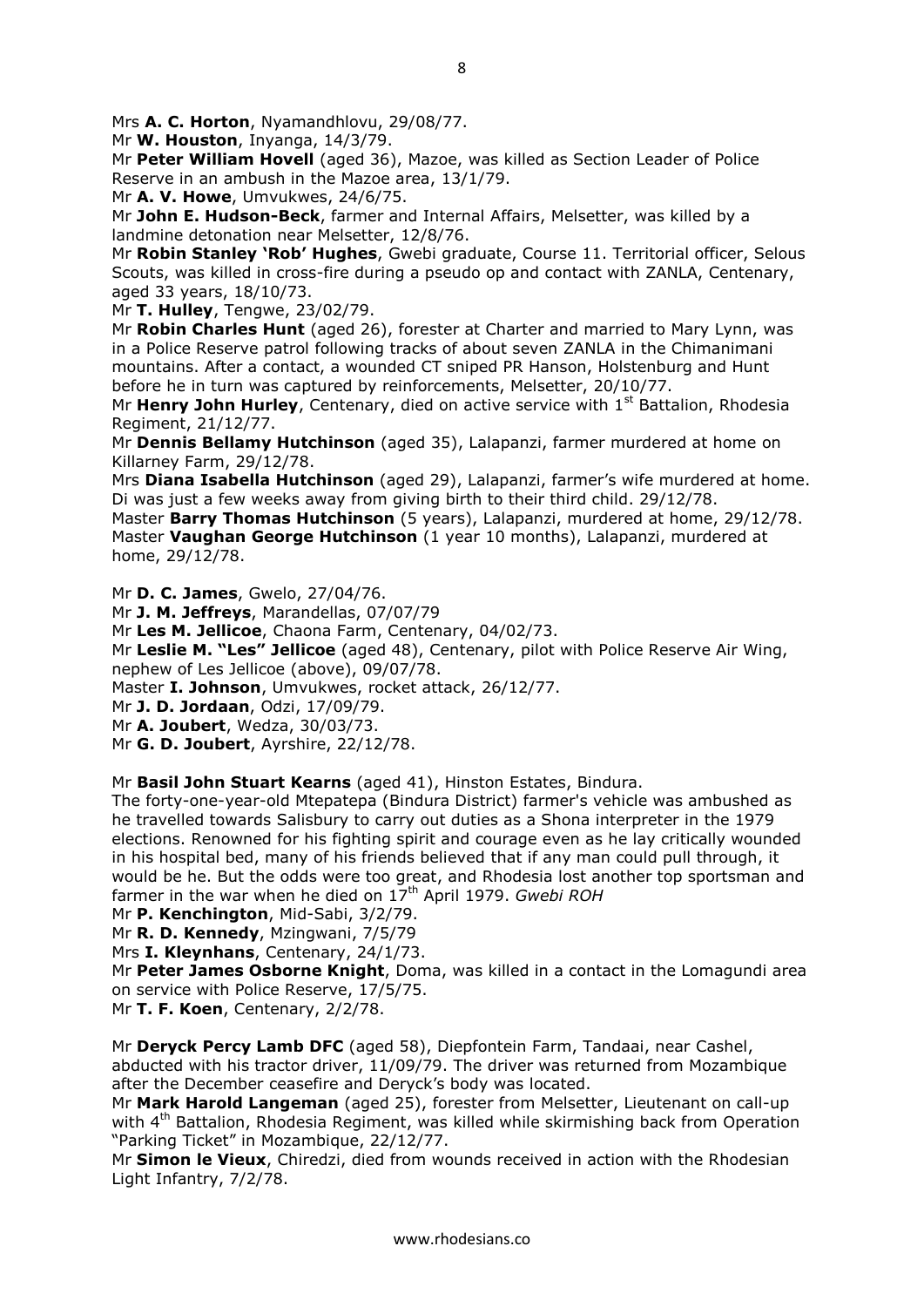Mr **P. Lentner**, Shamva, 18/02/79.

Mr **Russell John 'Russ' Liebermann** (aged 20), Marandellas, was killed in a vehicle ambush between Nyamaropa and Ruangwe on attachment with Special Branch, 04/06/78.

Mr **J. H. C. Liddle**, Bindura, 01/10/78.

Mrs **M. E. G. Liebenberg**, Shangani, 11/04/79.

Mr **Warwick Powys Lilford** (aged 27), Karoi. Gwebi graduate, Course 21. Field Reservist, Police Reserve, BSAP, died on active service from injuries sustained in a vehicle accident on 24/12/76 north of Karoi. 09/01/77.

Mrs **Caroline Rosalie Luckraft**, Odzani, was killed in the morning while she was on her own by a ZANLA gang. 01/11/1979.

Mr **Ian Derrick Walter MacGiles** (aged 31), worked for Forestry Commission and had his own farm 'Hi Henge' in Penhalonga. He was killed during a night attack by a ZANLA gang on his homestead, Ian left a wife, a son and an unborn daughter, 21/07/79. Mr **Duncan Hope McKay**, Melsetter, was killed in an ambush in Mutema TTL in the Chipinga District while on Ground Coverage, 02/01/77.

Mr **Derek Guy MacKenzie**, a farmer from Shamva was on call-up with the 1<sup>st</sup> Battalion, Rhodesian Light Infantry. He was the MAG gunner with 7 Troop, 2 Commando in a sweep in Makoni TTL after a sighting. He died instantly when his stop group was fired on. 01/02/77.

Mrs **Lorna May McFedden** (aged 66), known as "Doony" Evans, a bedridden widow was killed by ZIPRA when defenceless and alone on the smallholding at Coldridge Siding 10 km from the Botswana border, Plumtree, 07/09/76.

Miss **Sharon G. McRoberts** (aged 11), Shamva, 11/03/77. During an attack on Riverbend farm, Shamva, Sharon McRoberts and her grandmother, Mrs Muriel Hastings were killed. Mr Theo Hasting fired back and after their leader was killed they fled. Theo died from a heart attack. *Darrol McRoberts*

Mr **Michael 'Mike' Males**, Selous, murdered, 10/10/79.

Mr **T. Margarson**, Gwelo, 15/11/78.

Mr **Henry May**, Vumba farmer, 24/08/79. *Steve Lunderstedt*.

Mr **Frank J. Mee**, former cattle manager on Nuanetsi Ranch and was gunned down in his retirement with his wife by a ZANLA gang in his home, Inyanga North, 26/10/76. Mrs **Maureen A. Mee**, shot and killed with her husband in their home by a ZANLA gang, Inyanga North, 26/10/76.

Mr **H. M. Meyer**, Plumtree, 29/09/78.

Mrs **E. L. Meyer**, Plumtree, 29/09/78.

Mr **D. Moorcroft**, Bindura, 15/12/78.

Mr **Solly Moritz**, Gatooma, gunned down in ambush, 05/12/79

Mr **K. Mrowic**, Que Que, 25/05/78.

Mr **Gordon Ian Murdoch** (aged 31), Selous, was killed by a gunshot wound when ambushed after detonating a landmine in the Shabani area with the Police Reserve, 18/06/77.

Mr **Douglas Sydney 'Dougie' Muir**, Mount Darwin, was killed in a contact while with RLI in Enterprise, 13/05/78.

Mr **G. J. Muller**, Centenary, 25/12/78.

Mr **Helgard Muller** (aged 65), Rusape farmer married to Memory was ambushed by a ZANLA gang on the gravel road near Headlands when he was driving to load tobacco at the railway station. 28/09/79

Mr **James Firman Murphy** (aged 35). Gwebi student, Course 15. Section Leader, Police Reserve, BSAP, killed by a vehicle landmine in the Mhondoro area, 28/02/79. Mr **G. J. Myburgh**, Mayo, 26/01/77.

Mr **P. S. Naude**, Centenary, 21/10/76.

Mr **S. P. Naude**, Somabula, 17/10/76.

Mr **Frans Jacobus Albert Nel**, Tengwe, was killed in an external operation with the SAS in Chimoio, Mozambique, 23/11/77.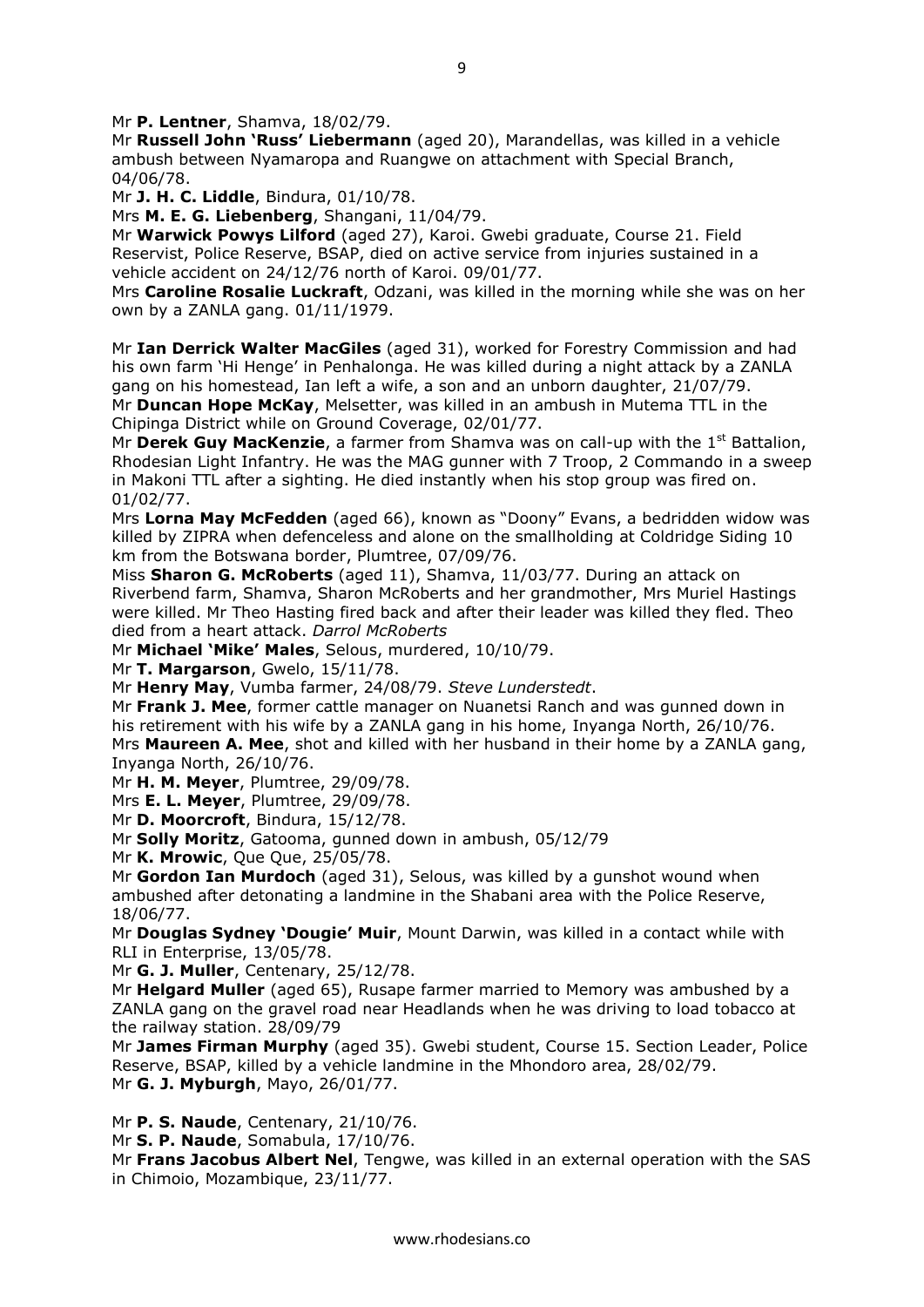Mr **Albert Charles 'Butch' Newman**, Melsetter, died in Andrew Fleming Hospital, Salisbury, from shrapnel wounds in a contact at Muti-Usina-Zita Sale Pens, Buhera district with 4<sup>th</sup> Battalion, Rhodesia Regiment, 15/10/76.

Mrs **Magdalena Even Pyott 'Yvonne' Nicholls**, in the Chipinga region, 17/03/78. Born in Beira, Mocambique and was educated at Queen Elizabeth II High School. Married to Colin, they were travelling from Esperance Coffee Estate (where Colin was the manager) near Mt Selinda to join the early morning convoy at the Chipinga Post Office which would then travel to Umtali. Approximately 400 metres from the tar road that goes into Chipinga the vehicle detonated a landmine. Yvonne was killed instantly while Colin was transported by helicopter to the Umtali Hospital with multiple injuries including a broken spine. 17/03/78.

Mr **J. D. Nicholson**, Nyamandhlovu, 25/05/78.

Mr **Michael 'Mike' Nielsen**, Karoi, died with Paul Crouch, also PATU, from gunshot wounds in a vehicle ambush on Dave Chadwick's farm 'Manyangau', near Karoi, 17/12/76.

Mr **C. Don Northcroft**, Shamva, former RRAF wings, 20/12/77.

Mr **Pieter Johannes Andries 'Andrew' Oberholzer** (aged 47), working for Silverstreams Wattle Company, Melsetter, was returning home with his wife Hannie and youngest daughter Liz after dropping Anne and Cathy at school in Umtali. At 18:00 near the Skyline Junction rocks had blocked the road which he tried to clear. He was stabbed multiple times by one of the four that were involved from the "Crocodile Gang" but escaped and managed to drive then hit the embankment and the combi rolled over. Attempts were made to set the vehicle alight with petrol but the arrival of Lawrie Marshall with his sister and her children prevented further loss of life.

James Dhlamini and Victor Mlambo were subsequently hanged after capture and prosecution. 04/07/64.

Mr **C. Ogilvy**, Shamva, 13/09/77.

Mr **Charles Hugh Olivey** (aged 28). Gwebi graduate, Course 21. Sawerombi Farm, Melsetter. 15/05/78.

Charles was employed as the Stockfeeds representative for the Farmers' Co-op and travelled extensively throughout the Eastern Districts. He was often away on business. A ZANLA gang attacked the homestead so Charles returned to inspect the damage after the military had cleared the road to the farm for landmines. When he parked his vehicle in his parking space within the homestead he detonated a landmine and was killed instantly. *Gwebi ROH*

Mr **F. J. Oosthuizen**, Gwelo, 26/09/78.

Mr **Johannes Eric 'Hans' Oostindien,** Macheke, was killed in action with Police Reserve, 15/08/79.

Mrs **W. Palmer**, Mrewa/Mtoko, 19/10/76.

Mr **J. F. B. Payn**, Matopos South, 21/09/78.

Mr **Norbet George 'Norm' Payne** (aged 37), Bindura, was killed in an ambush with Pete Cremer while with PATU in Bindura area, 26/01/77.

Mrs **F. I. Pearson**, Selukwe, 28/12/78.

Mr **Timothy Michael Steel 'Tim' Peech** (aged 31), Macheke/Virginia , met with ZANLA in Op Hurricane area to encourage them to either surrender or "come on sides" but was abducted by the gang and murdered. Farmer and Group Leader, PATU. 13/07/78. Miss **L. A. Philips**, Insiza, 12/07/77.

Mr **Frank Pitcher**, Bindura, 14/06/76.

Mr **Piet Potgieter**, Doma, 09/07/78.

Mr **Frik Pretorius**, Nuanetsi, 18/04/78.

Mr **Norman Hedley Egerton Prince**, Tengwe, was killed while with Police Reserve in the Urungwe area, 23/03/78.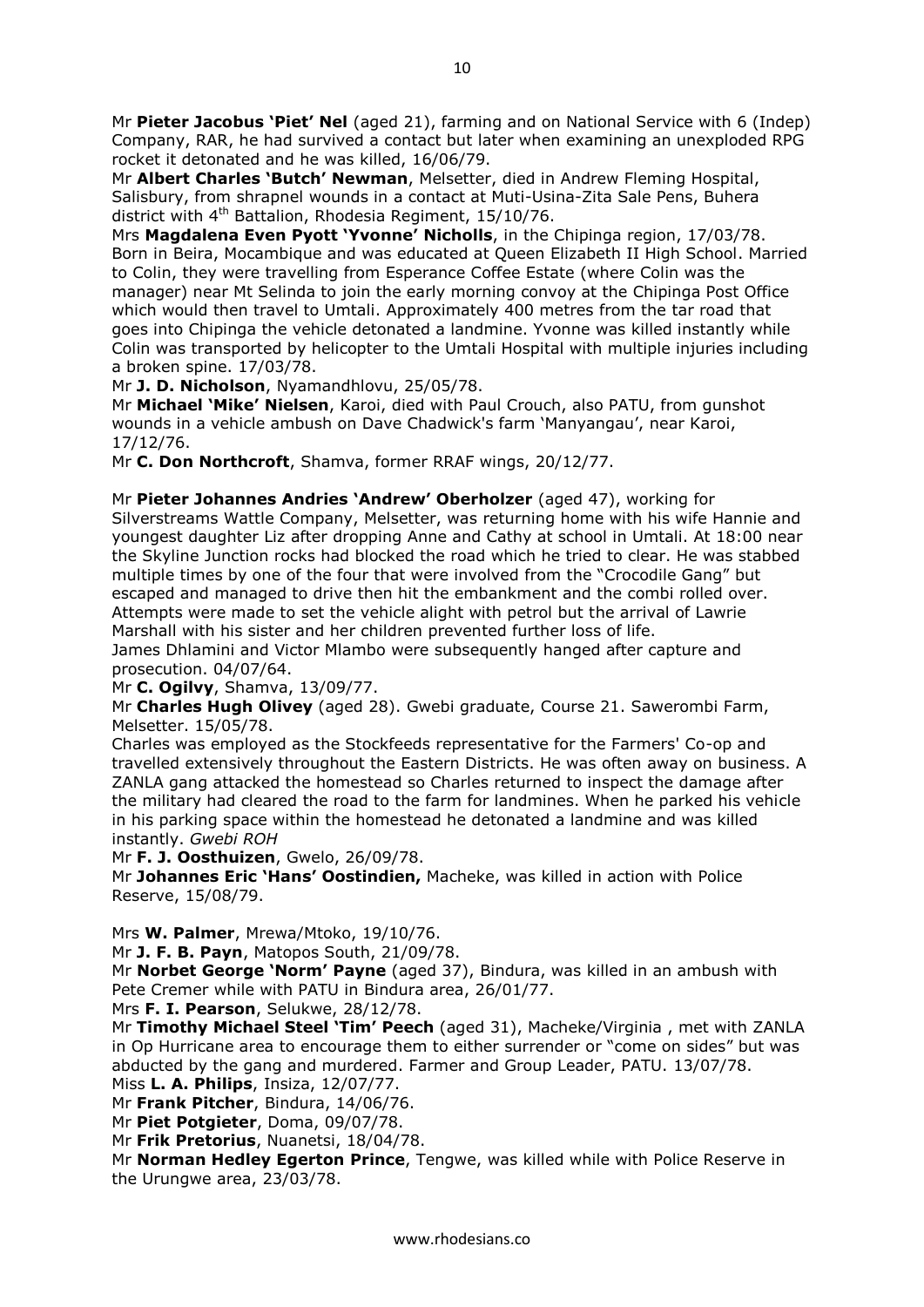Mr **K. Prinsloo**, Chiredzi, 16/04/77.

Mr **Salie Prinsloo** (aged 70s), Gutu, 1978.

Mr **R. W. G. Puckrin**, Insiza, 30/10/78.

Mr **Peter Purcell-Gilpin**, Headlands, 04/03/79.

Mr **A. Purcell-Gilpin**, Headlands, 04/03/79.

Mr **William E. 'Bill' Read**, Kanyemba Estate, Gatooma, 15/01/78.

Mr **W. A. Reinsford**, Nyamandhlovu, 10/08/79

Mr **Andries Joubert Reyneke** (aged 35), Chipinga, died in an accidental shooting while with the Police Reserve, 08/03/78.

Mr **Pete J. Richards**, Liebigs Ranch, Gwanda, was killed by a rocket attack, 27/11/78.

Mr **E. A. Richardson**, Belingwe, 24/03/77.

Mr **A. J. Ritson**, Selukwe, 06/08/77.

Mr **John Lyster Roberts** (aged 52), Sheba Forest Estate, Penhalonga/Odzani. ZANLA terrorists had cut through the security fence around his farm house and he was mown down in gunfire as he was about to enter home at sunset. They fled when his wife opened fire. 22/04/78.

Mr **Arthur Robertson** (aged 37), Gwelo East, was killed by 'friendly fire' while with Police Reserve, 21/08/77.

Mr **Charles Albert Rosenfels** (aged 41), Kezi. 24/04/79.

Charlie attested into the Police Reserve and was an active participant in the Police Anti-Terrorist Unit (PATU) on continuous call-up despite almost losing the use of one leg at an early age. In January 1975 he was the recipient of the Police Reserve Long Service Medal (PRLSM).

When travelling to Kezi along the Mangwe/Kezi road, through the CSC's Taylor's Block Farm, he struck the landmine in a short-wheel base Land Rover in a convoy with Army vehicles. He was killed the day after his 41st Birthday and another six sustained minor injuries. *Gwebi ROH*

Mr **Desmond 'Chappie' Rosenfels**, Marula, Territorial officer, BCR (Post), killed in action, 14 Troop, 3 commando,  $1<sup>st</sup>$  Battalion, RLI while attempting to help a wounded trooper in Manica Province, Mocambique. 08/02/79.

Mr **Ian 'Ike' Rosenfels**, Marula, Natal University graduate 1974, farmer and Trooper, Selous Scouts, in a follow up after a farm attack, 29/03/78.

Mr **Christopher Maynard Alan Ross** (aged 37), farmer at Juliasdale, ambushed by a ZANLA gang on his farm. Mourned by his wife and three children. 13/10/79 *S Lunderstedt*

Mr **Paul Rouse** (aged 29), was killed from gunshot wounds in a follow-up with PATU on Nieuveld Farm, Centenary, 18/02/74.

Mr **N. J. Royston**, Karoi, 18/02/78.

Mrs **Evelyn Marion Rushmore** (aged 70), Daughter of 1933 Prime Minister. George Mitchell, and wife of Edward who was in hospital at the time. ZIPRA entered the homestead that evening when she was alone and killed her. Spring Grange Ranch, Nyamandhlovu, 06/09/77.

#### Mrs **M. O. A. Scott**, Gwelo, 07/02/79.

Mr **Lawrence R. 'Larry' Shakespeare**, Karoi, was uninjured after the 45 that he was driving with  $2<sup>nd</sup>$  Battalion, Rhodesia Regiment, hit a landmine but he sustained serious burns after the Hippo hit another landmine as he was caught in the safety belt and died a few days later, 23/08/77.

Mr **Robert Leslie Smallman** (aged 26). Melsetter. 11/09/78.

Rob was married and employed on Charleswood Estate, 16km from Melsetter. He was with the Police Reserve and had been on convoy duties for the previous week.

Rob was ambushed by a ZANLA gang on the Tilbury Road just above Charleswood Estate on his way home after dropping off his father in law Mike Ferreira who was going to commence convoy duty. He had his assistant manager, Andy, and some guards and Doberman dogs with him in his vehicle. The passengers were not hurt and survived. *Gwebi ROH*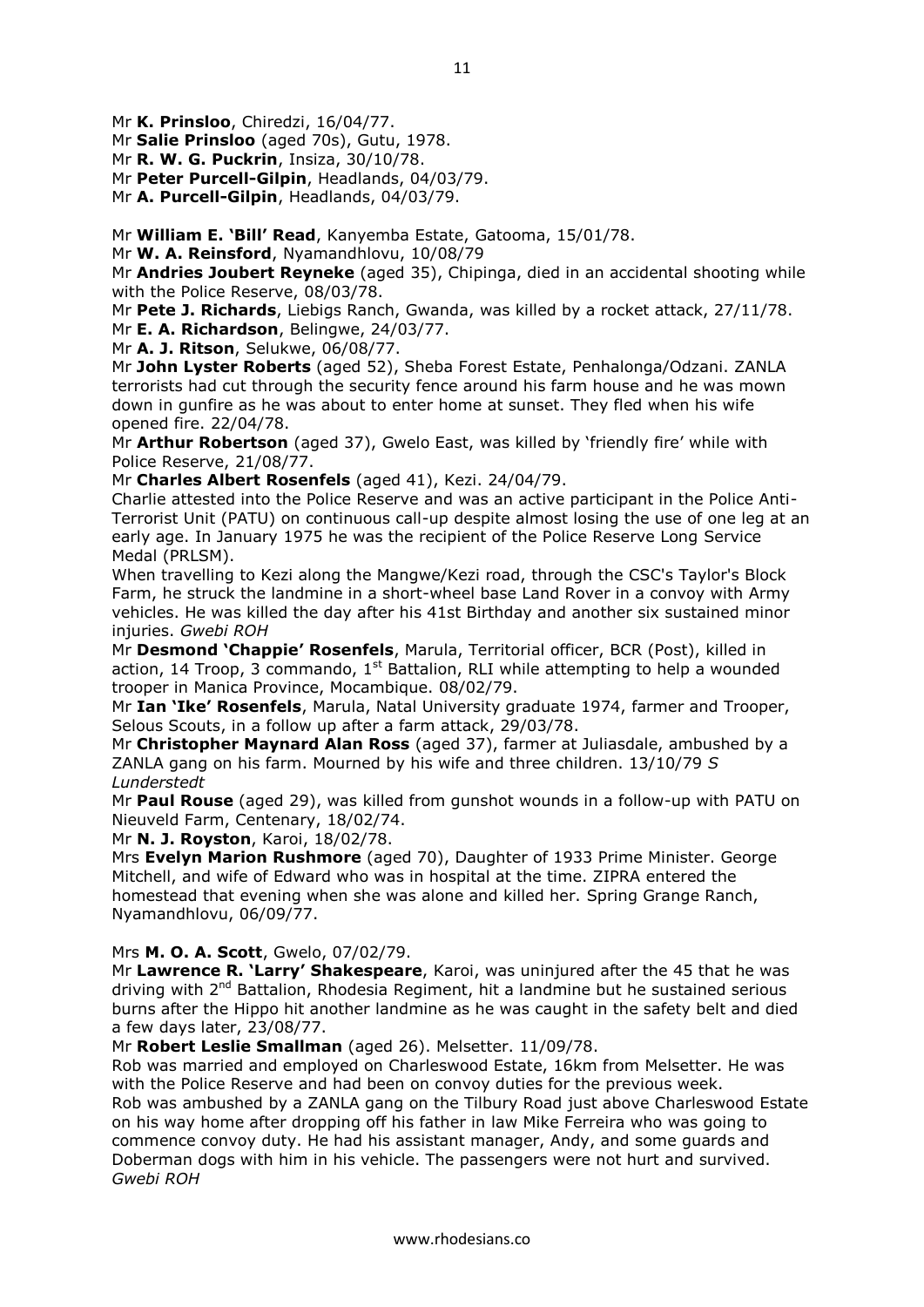Mr **Japie Smit**, Beatrice, 30/01/79.

Mrs **C. Smit**, Beatrice, 30/01/79.

Master **A. Smit**, aged 2 years, Somabula, 18/07/79

Mr **R. M. Smith**, Insiza/Shangani, 28/07/76.

Mr **Petrus Casper Stephanus "Piet" Snyders**, District Estates Manager for the Rhodesian Wattle Company in the Vumba, had dropped off "Bugs 4" PATU stick and was ambushed by Frelimo when turning around at the end of the road. Armour piercing rounds had been used by the machine gunner and Piet was seriously wounded. The out of control vehicle went down the side fo the mountain and stopped against a tree stump. Reinforcements came under fire and the casevac helicopter had to land elsewhere when it was fired at with missiles. Piet was flown to Grand Reef but died on the fixed wing aircraft before he reached Salisbury. His passenger, PATU member George Walsh had been wounded but survived. 09/10/75.

Mr **J. Souter**, Nuanetsi, 23/01/79.

Mr **Trevor John Speight**, Umvukwes, 18/07/79.

Trevor was farming in Umvukwes when he was killed through a gunshot wound on callup as a Corporal with B Company, 1st Battalion, Rhodesia Regiment. "He was shot in a completely arbitrary contact. The stick was sitting on their packs shooting at terrs about 1 km away gapping it. The bullet hit him in the neck and was the only round that came anywhere near the stick." *Gwebi ROH*

Mr **David Michael Stacey** (aged 50), Karoi, died from wounds received in action in the Mukwichi Tribal Trust Land, Urungwe district while serving with Police Reserve, 09/03/73.

Mr **Adrian Stander**, Battlefields Ranch, Mateke Hills, Nuanetsi. Adrian was being followed by Ben when his Datsun veered off the road near the diptank as he had been hit in an ambush. Ben stopped and fired back but ran out of ammo so used magazines from his deceased son's pouches. Ben was hit with a chest shot when bending over but managed to radio for assistance before he collapsed. He was uplifted by chopper to Chiredzi Hospital where he regained consciousness and recovered. 22/02/78. *Vince Manning*

Mr **Hennie Stander**, Benjani Ranch, Nuanetsi, ambush, 05/08/78.

Mr **A. Stander**, Beit Bridge, 15/08/78.

Mr **S. J. 'Ben' Stander**, Battlefields Ranch, Mateki Hills, Nuanetsi. After the death of his son, Ben moved off the ranch but on a return visit he was hit by an RPG rocket in an ambush near the homestead and both he and his companion in the Leopard were killed. 19/06/79. *Vince Manning*

Mr **Johnny U. Stanley**, Tengwe, 05/04/78.

Infant son **Grant P. Starling**, Dimitra Farm, Mtepatepa, ambush, 30/3/79.

Mr **Christoffel Andreas 'Chris' Steyn** (aged 43), Umtali Boys High and Potchefstroom College. Ambushed by a gang of 15 when he was driving a tractor to harvest cattle feed on his farm at Cashel, he passed away on way to hospital. 04/04/78. *Steve Lunderstedt* Mr **F. C. Steyn**, Cashel, 18/12/78.

Mr **Pieter Willem "Piet" Steyn**, Odzi, 13/02/79.

Mr **Maxwell Stockil**, Liebigs Ranch, Nuanetsi, landmine, 13/12/79.

Mr **Ronald Vaughan Stockil-Gill** (aged 21), Marandellas, was drowned when the vehicle he was driving overturned over a low bridge across the flooding Ruya River, Mt Darwin with RLI. His ankle was trapped. 27/10/74.

Mr **J. Stopforth**, Gwelo East, 23/09/77.

Mr **Jan Nicholaas Strydom**, Headlands, 09/03/78.

Mr **J. Strydom**, Inyanga, 02/02/79.

Mr **Grantly Swartz**, Southdown Tea Estate, Chipinga, 12/04/78.

Mr **Roy Allan Swemmer** (aged 19), Macheke/Virginia, was killed in a contact in Buhera TTL while serving in uniform BSAP, 03/06/78.

Mr **Eugene Swanepoel**, sawmill operator Melsetter, 22/08/78.

Mr **James K. G. "Jim" Syme** (aged 74), bought Deysbrook Farm, Melsetter in the early 1950s having spent twenty years in Ghana from UK. He and Helen died after ZANLA entered the property and set fire to the thatched roof of the rambling farmhouse after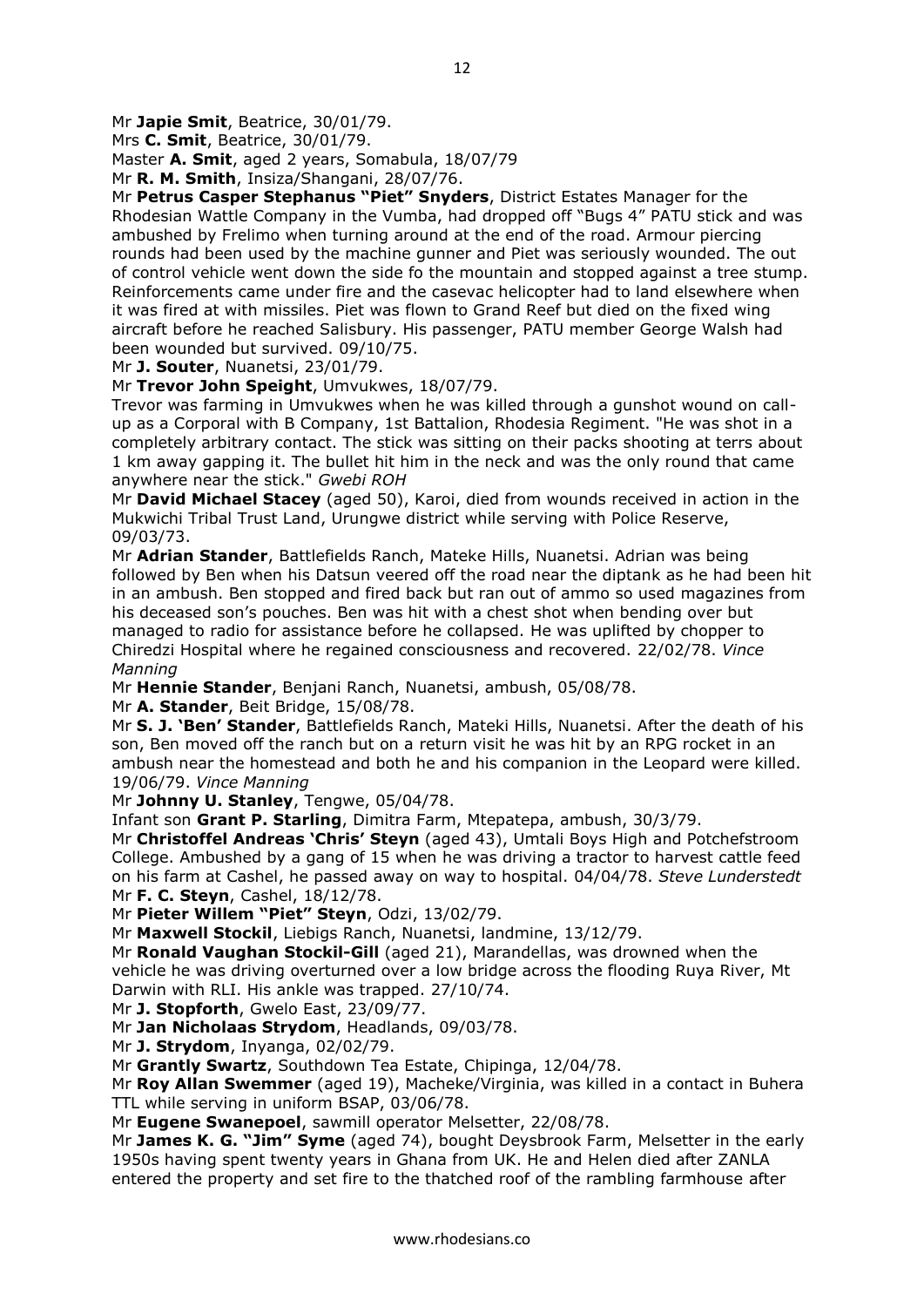tying them up, 13/09/78.

Mrs **Helen A. Syme** née Drought, Melsetter, 13/09/78 (as above).

Mr **Ivan Charles Taylor** (30), abducted from Chipinge 1978, died in Mozambique in 1979.

Mr **James Frazer 'Jamie' Thomson** (35), Karoi district, was killed on service with PATU by an accidental detonation near Sinoia, 19/12/79.

Master **Colin Tilley** (aged 15). At dusk on 11<sup>th</sup> January, 1978, the Tilleys drove up their dirt driveway in the Hatcliffe area of Borrowdale on the outskirts of Salisbury, tired from a day of shopping. Discussing dinner as they got out of the Peugeot 404, they were unexpectedly greeted by a fusillade from Russian-made AK47 rifles. The gang had been waiting for them for hours. Fifteen-year-old Colin was shot in the head and died in the carport and his wounded parents escaped into the house. 11/01/78.

Miss **Cheryl Tilley** (aged 20). Cheryl, sister of the late Colin, was in Kariba, organizing the details of her wedding with her prospective in-laws. She set out for Salisbury on Air Rhodesia flight 825, excited and happy, friends said, for the first time since the death of her brother. But she never got to Salisbury. Flight 825 was shot down by ZIPRA. Thirtyeight died in the crash and another 10 were murdered on the ground in the remote bush of Urungwe Tribal Trustland. 03/09/78

Mr **Cyril C. Tompson**, Bubani Ranch, Nuanetsi, ambush, 14/02/78.

Mr **Arthur Stockwell Topham**. Killed in action when serving as a Sergeant with A Squadron, Rhodesian Armoured Car Regiment. The patrol was returning to Chipinga after checking on deserted farms. The Ferret was being driven by Trooper dos Santos and Arthur was sitting in the turret when it detonated a land mine and he was killed by the blast. 07/11/78. *Gwebi ROH*

Mrs **V. E. Trinder**, Nyamandhlovu, 03/09/79.

Mrs **H. Turner**, Gazaland, 09/01/79.

Miss **S. Turner**, Gazaland, 09/01/79.

Mr **Ozias Peter Valentine** (aged 42), Melsetter, died with another five RDR soldiers from gunshot wounds when they were attacked in Kanyemba, Sipolilo, 12/08/76. Mr **M. A. van Aard**, Macheke/Virginia, 30/01/78.

Mr **S. P. van Blerk**, Headlands, 26/05/78.

Mrs **G. van Blerk**, Headlands, 26/05/78.

Miss **L. van Blerk**, Headlands, 26/05/78.

Mr **Sakkie 'Hans' van der Merwe**, Nuanetsi, ambush, 15/02/79.

Mr **J. J. F. van Maarseveen**, Cashel, 04/12/77.

Miss **Madelaine A. van Reenen** (aged 15) died so tragically on that Friday. She was the daughter of Boet and Shelagh Gertrude van Reenen née Orford, and sister of John and Phyllis. The family farmed in the Mayo region and Madeleine was a boarder at the Marandellas High School. On that fateful day the van Reenen family were returning from Marandellas having inspected a new farm when they were ambushed by a ZANLA gang on the Mayo/Macheke road. Madeleine died instantly. 15/09/78.

Mr **J. J. F. van Vuuren**, Matopos South, 22/05/76.

Mr **M. J. van Vuuren**, Matopos South, 22/05/76.

Mr **Ray C. Vassard**, manager of Bon Espoir, Chipinga, killed by a landmine on the bridge at Clearwater, 12/05/79.

Mr **B. Vermeulen**, Headlands, 11/01/78.

Mr **Johannes Hendrick Viljoen** (aged 39), Shot when he opened the door at 01:00 a.m. on Nevada Farm, Gadzema on the night of  $16<sup>th</sup>$  May 1966. He is originally from Umtali. He was killed by the third ZANLA gang of four that crossed the Zambezi near Chirundu and they under operated in the Zvimba TTL and Zowa Purchase areas under the leader Mizha/Gumbashumba. 17/05/66 *Rhodesia Herald, Global Journal and RhAF COINOPS.*

Mrs **Johanna** '**Babs' Viljoen** (aged 36) née **van Zyl**, Gadzema, 16/05/66. Shot and killed in the home but two of their children that were asleep at home were unharmed. *Rhodesia Herald*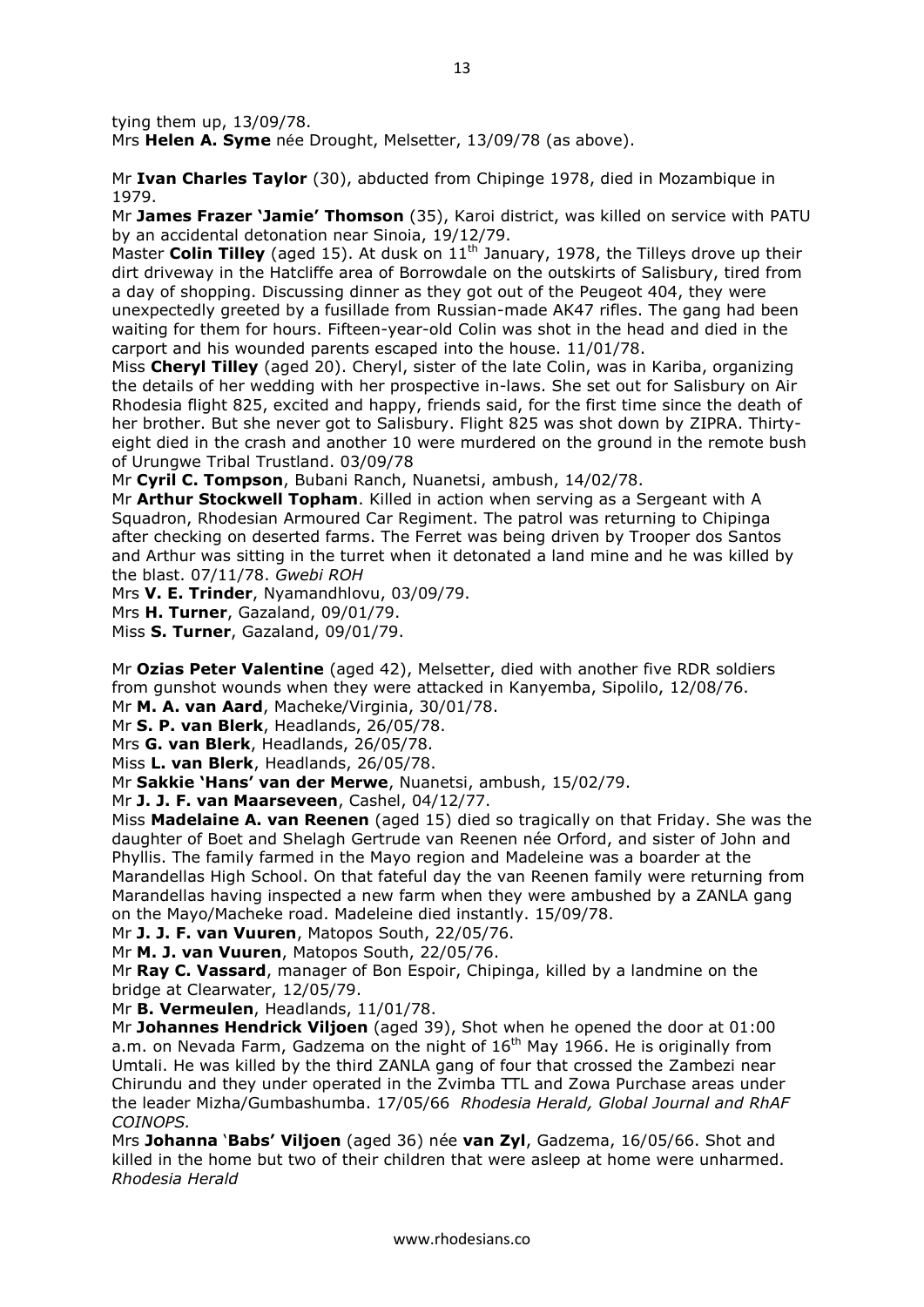Mr **Ken D. Viljoen** was returning to Crystal Creek farm on the Chipinga-Melsetter Road close to Silverstreams with his wife, Anne, when they were ambushed two kilometres from home. The homestead was set alight and this alerted neighbours to their plight but they had already died. Melsetter, 01/10/77.

Mrs **E. Anne Viljoen** was returning to Crystal Creek farm on the Chipinga-Melsetter Road close to Silverstreams with her husband, Ken, when they were ambushed two kilometres from home. Melsetter, 01/10/77.

Mr **Delville Joseph 'Del' Vincent** (aged 44), farming in Centenary, was killed while with PATU during a contact in the Centenary district on tracks near Charmwood Farm, 03/04/73.

Mr **Ephraim August 'Effie' Volker** (aged 44), Rudolfer Farm, Arcturus, was killed while with PATU when he detonated a landmine when on a motorcycle in the Enterprise district, 03/08/79.

Mr **J. l. S. Vorster**, Melsetter, 23/01/78.

Mr **Guy Victor Walton**. Retired Colonel from WWII was growing blueberries for Dairibord yoghurt on Stronacharvie Farm, Melsetter, when he was killed by a ZANLA attack. 04/10/1978. *S Lunderstedt*

Mr **D. Ward**, Mazoe, 23/06/78.

Mrs **S. Watkins**, Nuanetsi, 29/12/79.

Mr **Gregory John West** (aged 19), Gazaland, was killed by gunshot from a contact serving with 3<sup>rd</sup> Battalion, Rhodesia Regiment, 12/11/76.

Mr **E. Ronnie T. White**, Gatooma, ambushed 05/12/79 and died 6/1/1980.

Mr **John Barry Whitfield**, Gwebi graduate, Course 27. Killed in action. 05/02/78. Six months after graduating, John was on Territorial call-up with the scouts. A highly decorated Scout who had been in the unit since its inception had been abducted by ZANLA during home leave in November 1976 in the highly subverted Nyajena Tribal Trust Land near Fort Victoria. Sergeant Head Wuranda SCR BCR, with his artificial leg, had reportedly been marched by his captures to Mocambique after being 'sold' by his father but he was never seen again or his body found.

A year later his wife was in danger so Commanding Officer Lt Col Ron Reid-Daly ordered his RSM with twelve men in a well-fortified mini-column to fetch Mrs Wuranda to bring her back for her protection into safety in married quarters at Nkomo Barracks. She was collected with her possessions but on the return leg on the same route on the same day - as there was absolutely no alternative - they were ambushed by a force of 50 ZANLA. Within seconds, Sergeant Chiutsi Ringisayi, Lance Corporal Richard Cook, Trooper John Barry Whitfield, and Trooper Martin Rungwe were killed. Trooper Basil Moss who had been wounded was casevaced but died in the helicopter before reaching Fort Victoria Hospital and his brother solemnly returned to base without him. *Gwebi ROH*

Mrs **C. J. Willers**, Gazaland, 10/06/78.

Niss **L. Wilger**, Nyamandhlovu, 03/09/78. Master **M. Wilger**, Nyamandhlovu, 03/09/78.

Mr **Benjamin Huntsman 'Hunty' Williams** (aged 34), farmer, Portwe Estate, Inyati, died after his arm near the shoulder was injured by an RPG rocket blast in a vehicle ambush with Police Reserve north of Lupane, 03/08/78.

Ms **Catharina Jantina Williams** (aged 46), farming with her husband in Chipinga, was murdered on her way for duty as a Woman Police Reservist, 10/06/78.

Mr **Russell S. Williams**, Inyanga, a Territorial Army Selous Scout was assisting a PATU stick on a follow-up when he was killed in a contact just inside Wankie National Park at the main entrance, 17/01/78.

Mr **Nigel Willis** (aged 18), a farmer at Shamva. A Trooper, serving with C Squadron, Special Air Service, was killed in action in an ambush while on an external operation in Mozambique. 14/02/74.

Mr **J. Freddie Wolfaard**, Swanscoe Ranch, Nuanetsi, ambush, 09/02/78.

Mr **J. Wright**, Odzi, 10/09/77.

Mr **Rodgers Wright**, single, aged 62, was murdered at his home in the Umtali farming area between 22-24 October 1979. *Herald*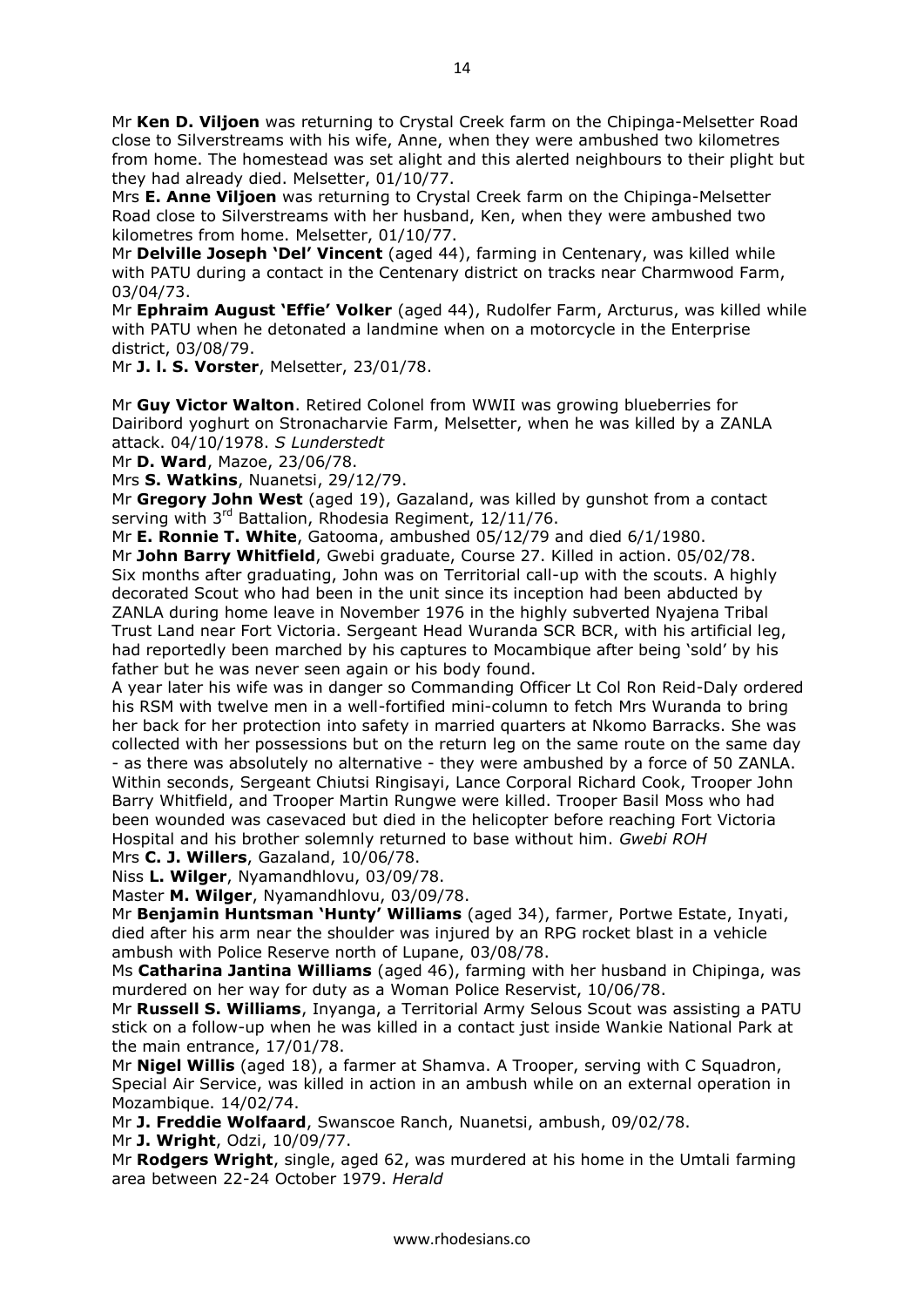Mr **Colin Andrew Shaw Young** (aged 42), forester in charge of Westward Ho Estate, Charter Forestry Estates, in Melsetter. Cash had been taken by a renegade CT, Obert Dhawayo, from Michael Hood-Cree, who had drawn the payroll from the mobile bank at Skyline Junction. Michael was left for dead and the two tellers were also wounded. Police Reservists were deployed and Colin Young was with one stick in an ambush position on the Ndima road leading into Ngorima TTL. He was killed in the contact. 29/04/75.

Mr **Stephen Bothma Bernard 'Steve' Ziegler**, Marandellas, was killed in a vehicle ambush in the Rusambo area while attached to  $7<sup>th</sup>$  Battalion, Rhodesia Regiment. He was a Swiss national. 16/01/78.

A total of 84 commercial Farmers were on service with the Rhodesian Security Forces or Internal Affairs when they were either Killed in Action or were Killed on Active Service. 50 were with the para-military police so many were serving within their home districts. Those with the police comprised 28 with Police Reserve, 14 with PATU, 7 in BSAP/CID/Ground Coverage or Special Branch; whilst 1 was serving with the Police Reserve Air Wing. Those that were casualties on call-up with the Army were dispersed widely with several killed during external operations. 11 were with Rhodesia Regiment, 8 with Rhodesian Light Infantry, 4 with Special Air Services, 3 with Rhodesia African Rifles, 2 with the Selous Scouts. 1 was in each of Armoured Cars, Artillery and Engineers. 1 farmer died with another 7 RDR service men in one tragic engagement. Many farmers that were killed on their farms served with different units of the security forces under their obligations of territorial service.

## **Commercial farmers and families killed on their farms after 1980 (by date):**

Mr **Gerald William "Bill" Adams** (aged 68) died tragically on 4th August 1980. He was manager of Stamford farm, approximately 9 kms from Salisbury and very close to Charles Prince airport (formerly Mount Hampden).

Gerald was born in Northamtonshire, England in December 1912, to William Adams and Jessie Adams (née Cullis). His father William was a well-known cricketer, having represented Northamptonshire and England.

In April 1949 Gerald, his wife, and two year old daughter sailed from Southampton, England, on the "Stirling Castle", and arrived in Port Elizabeth.

Bill Dawson wrote on Adams' murder:

"I was on the neighbouring farm (Rainham) at the time and had just put myself back to bed with a blinding hangover when wild shooting started. There was a small rifle range near the house and at first I thought the shooting was from there, but soon realised something other was going on. On the night before, Edgar Tekere was a guest at a party on Stamford farm given by the new owner, Mr. Machapisa. Some Guard Force personnel stationed at the farm went to the back door to ask for beer (or some more beer, as i suspect) but weren't given any. Later they fired some shots over the house to show their displeasure. Tekere, thinking himself under attack, leopard crawled into the bush. The following day he returned with some soldiers to teach the guard force a lesson. 'Bill' Adams, who was living in a manager's house on the farm ran into the house when the shooting started, to raise the alarm on the Agric Alert radio but was shot dead at close quarters."

Edgar Tekere, ranked third in the ZANU PF hierarchy and the Minister of Manpower, was charged with his murder. Despite the evidence, Tekere escaped by invoking the laws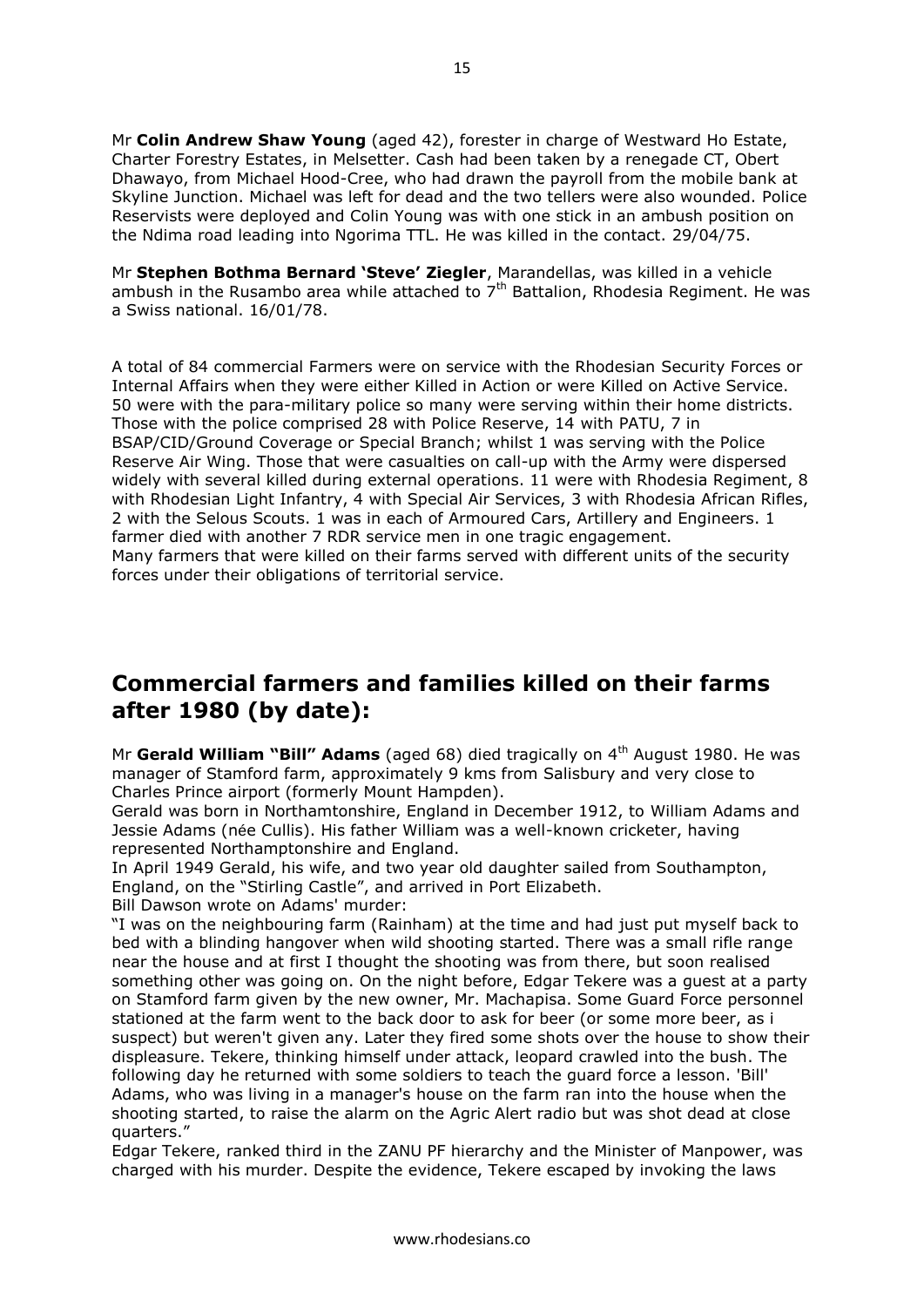introduced by the former Rhodesia Government in regard to homeland security. Tekere was found not guilty by a majority of 2 to 1.

The Judge President, John Pittman, found Tekere guilty, while appointed assessors magistrates Greenland and Nemapare - found Tekere not guilty based on the fact that Tekere had acted on the belief that he was suppressing a terrorist threat. Their two votes over-ruled that of the Judge President. *S Lunderstedt*

Mr **Lorry James**, Arcturus, 1980.

Mr **Louis Volker**, Arcturus, 1980.

Mr **Michael 'Mick' Williams**, Sessombi Ranch, Kwe Kwe, 30/12/80

Mr **John Patrick Franklin** (aged 36), Mutare, was killed on his farm Greater Sisal, March 1981. *The Farmer, 30 March, 1981.*

Mr **Abraham Barend Roux** (aged in his 60s), Victoria East.

Gunmen shot and killed a white couple early on  $12<sup>th</sup>$  March 1982 at their farm homestead east of Fort Victoria in southern Zimbabwe. The shooting of Abraham and Margaret Roux, both in their 60's, brought to 13 the number of whites killed by dissident guerrillas since independence in April 1980, police sources said.

A police spokesman said unidentified men in civilian clothes had approached the Roux's homestead shortly after dawn. Mrs Roux died in a blast of automatic rifle fire as she opened a farm store, and the gunmen then turned on Mr. Roux and shot and killed him in the garage, a police spokesman said. 12/03/1982

Mrs **Margaret Roux**, (aged in her 60s), Victoria East, shot when opening the farm store moments before her husband, Abraham Roux, was killed. See above. 12/03/1982 Mrs **Helena van As** (aged 70), Victoria East. Gunned down in home invasion. March 1981. *The Farmer, 30 March, 1981*

Mr **Philip** (Helena's grandson, aged 20), Victoria East, Gunned down in home invasion, 1981. *The Farmer, 30 March, 1981*

Mr **Geoff Staunton**, beaten to death, 1981.

Mr **Brian Dawe** (aged 40), Myaami Farm, Chinhoyi. 26<sup>th</sup> April, 1982.

He was married to Patricia with two young children when he took up a manager's position with a privately owned ranch called Mvaami in the Chinoya farming area. On a Monday evening, when Brian was watching television, his domestic worker brought three assailants, all armed with AK47s, into the house. They came up behind him on the sofa and their spokesman said, "We want money!" When Brian replied that he didn't have any, the spokesman opened fire with a burst that killed Brian instantly.

The Bull Terrier that was lying next to him launched itself at the attacker but was shot too. Brian's wife used this momentary distraction to scoop up the two children, and dash down the passage to the bedroom block. She got there just in time to close and lock the door before her attackers crashed against it, bawling threats at her. Fortunately there was a loaded rifle in the bedroom which she fired through the door. It jammed when the wrong ammunition was reloaded but fortunately the intruders didn't know this and fled from the farmhouse. *Gwebi ROH*

Mr **David Charles Stirling**, Makando Farm, Falls Road, gunned down in ambush, 9th July, 1982.

Mr **Phil Ellman-Brown**, Nyamandhlovu, August 1982.

The death of Phillip Ellman-Brown, 50 miles north of the city of Bulawayo, coincided with other portents that have eroded the hopefulness that surrounded the nation at independence in 1980.

Mr. Ellman-Brown was killed close to an area where more than 2,000 soldiers and policemen have been hunting in vain for the last 16 days for a group of ''dissidents'' holding hostage six foreign tourists, two of them American, to enforce demands for the release of detained comrades.

The divisions deepened last February when Mr. Mugabe dismissed Joshua Nkomo, the acknowledged leader of the Ndebele people, from the Cabinet, accusing him of plotting a coup, a charge that Mr. Nkomo denies. The Prime Minister's action ended a period of frail unity during which the rival guerrilla armies, which had professed loyalty to the two leaders during the war against the white minority, were united into a single force. At least 1,000 former members of Mr. Nkomo's army, and possibly twice that many, are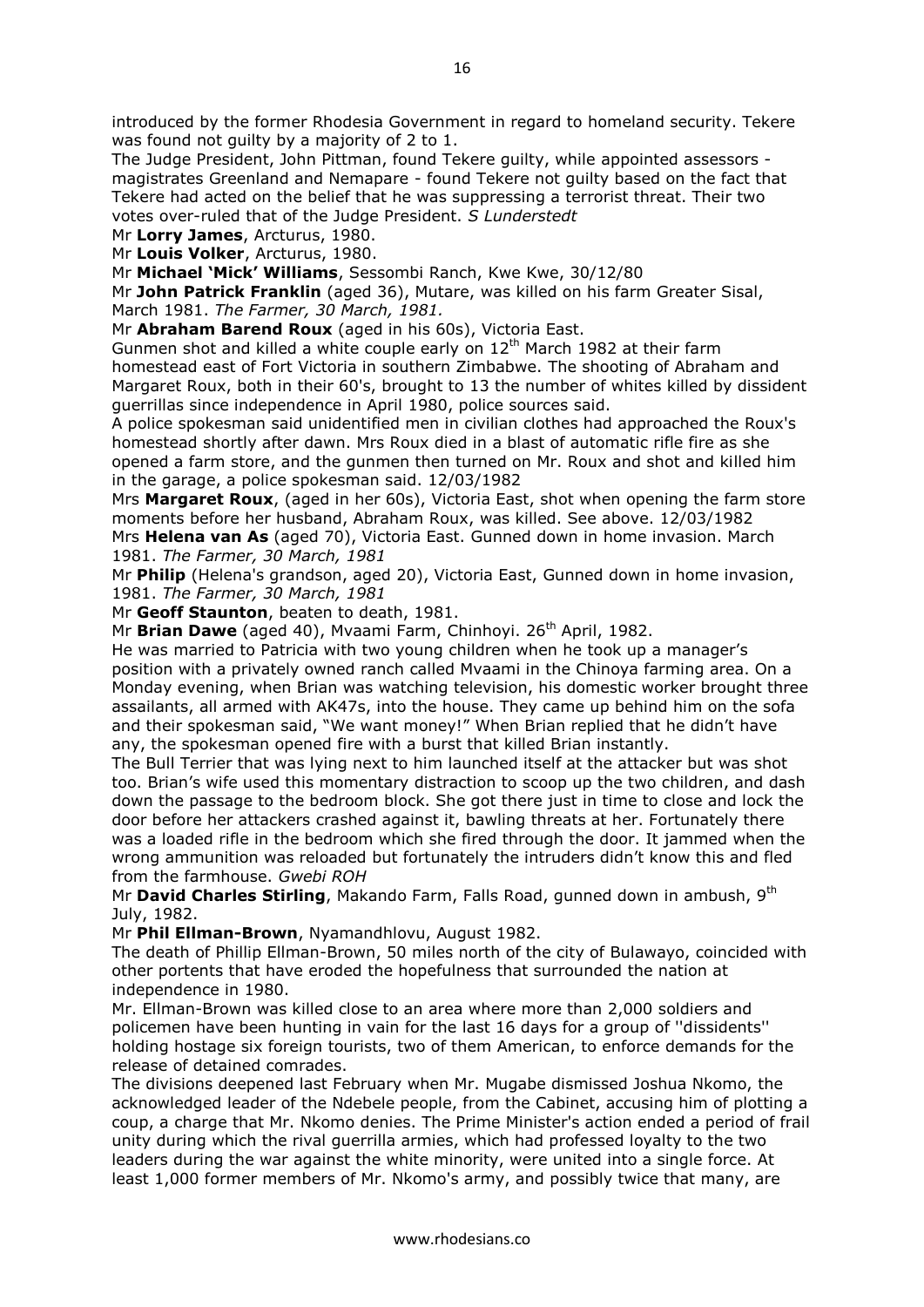now reported by military sources to have defected and taken to the bush as bandits or ''dissidents.''

It is members of this group who are suspected of killing Mr. Ellman-Brown, and they are the people holding hostage the foreign tourists and demanding the freeing of pro-Nkomo people. Some 200 such figures have been detained since February, mainly under emergency regulations inherited from the former white leadership. Those detained include Soviet-trained guerrilla commanders, two of whom, Dumiso Dabengwa and Lookout Masuku, are held in the Chikurubi maximum security prison. *Reporting by Alan Cowell*

Mr **Harold Montague Hilton-Barber** (aged 77), Hilton Ranch, Filabusi, Insiza, shot with a pistol, 02/04/1982.

Husband of Ellen and father to Guy and David Hilton-Barber.

Mr **Benjamin Williams** (aged 71), Turk Mine. abduction and murder. 31/12/82. Benjie {also reported as 'Benjy'} was abducted on New Year's Eve with his grandson, David Bilang. Dissidents were seeking concessions from Mugabe's Government but Benjie was found shot dead two days later but at that stage there was no word on his grandson. *J L Robinson and press reports*

Mr **David Bilang** (aged 24), Turk Mine. abducted with his grandfather Benjy Williams and murdered 31/12/82.

David was abducted on New Year's Eve with his grandfather by dissidents that were seeking concessions from Mugabe's Government but it was many months before it was established that he had also been killed. *J L Robinson and press reports*

Mr **David Walters** (aged 26), Umgusa Ranch, Nyamandhlovu. Gunned down in ambush. 31/12/82

Five whites and a black were killed in an ambush in Matabeleland. The police identified the dead as David Walters, a farmer; his sons, Michael and Sean, his brother-in-law, John Hearn, 45; a friend, Philip Boiron, and a black security guard, Tamba Ndebele. They were all in a car traveling from Mr Walter's home in the Nyamandhlovu district west of Bulawayo when they were cut down by automatic weapons fire.

Master **Sean Walters** (aged 4), Umgusa Ranch, Nyamandhlovu. Gunned down in ambush. 31/12/82.

Son of David Walters, six passengers were killed in an ambush in Nyamandlovu. Master **Michael Walters** (aged 2), Umgusa Ranch, Nyamandhlovu. Gunned down in ambush. 31/12/82.

Son of David Walters, six passengers were killed in an ambush in Nyamandlovu. Mr **John Hearne** {also 'Hearn'} (aged 18 {also 45}), Umgusa Ranch, Nyamandhlovu. Gunned down in ambush. 31/12/82 {conflicting posts}.

Brother-in-law of David Walters, six passengers were killed in an ambush in Nyamandlovu.

Mr **Gerrit Malan**, Rusape, shot and killed on his farm and his wife was wounded, March 1983.

Senator **Paul Savage**, Macaulay's Farm, Gwanda, Gunned down on the verandah, 03/04/83.

Republican Front Senator, Paul Savage died when about 20 armed dissidents attacked his house. His daughter, Colleen, and a visitor from the UK, Sandra Bennett also died. His wife was seriously wounded.

Miss **Colleen Savage** (daughter of Paul Savage), Macaulay's Farm, Gwanda, Gunned down on the verandah, 03/04/83.

Paul and Colleen Savage were killed with Sandra Bennett when about 20 armed dissidents attacked the house. Mrs Savage was seriously wounded.

Ms **Sandra Bennett** (aged 38) visiting the Savages from UK, Macaulay's Farm, Gwanda, Gunned down on the verandah, 03/04/83.

Paul and Colleen Savage were killed with Sandra Bennett when about 20 armed dissidents attacked the house. Mrs Savage was seriously wounded.

Mr **Barry Brooke**, Glendale, Farm attack, 28/5/1983. *The Farmer*

Mrs **Diana Brooke**, Glendale, Farm attack, 28/5/1983. *The Farmer*

Mr **Ian Brebner** (aged 39), Luchabi Ranch, Figtree, was killed by a group of eight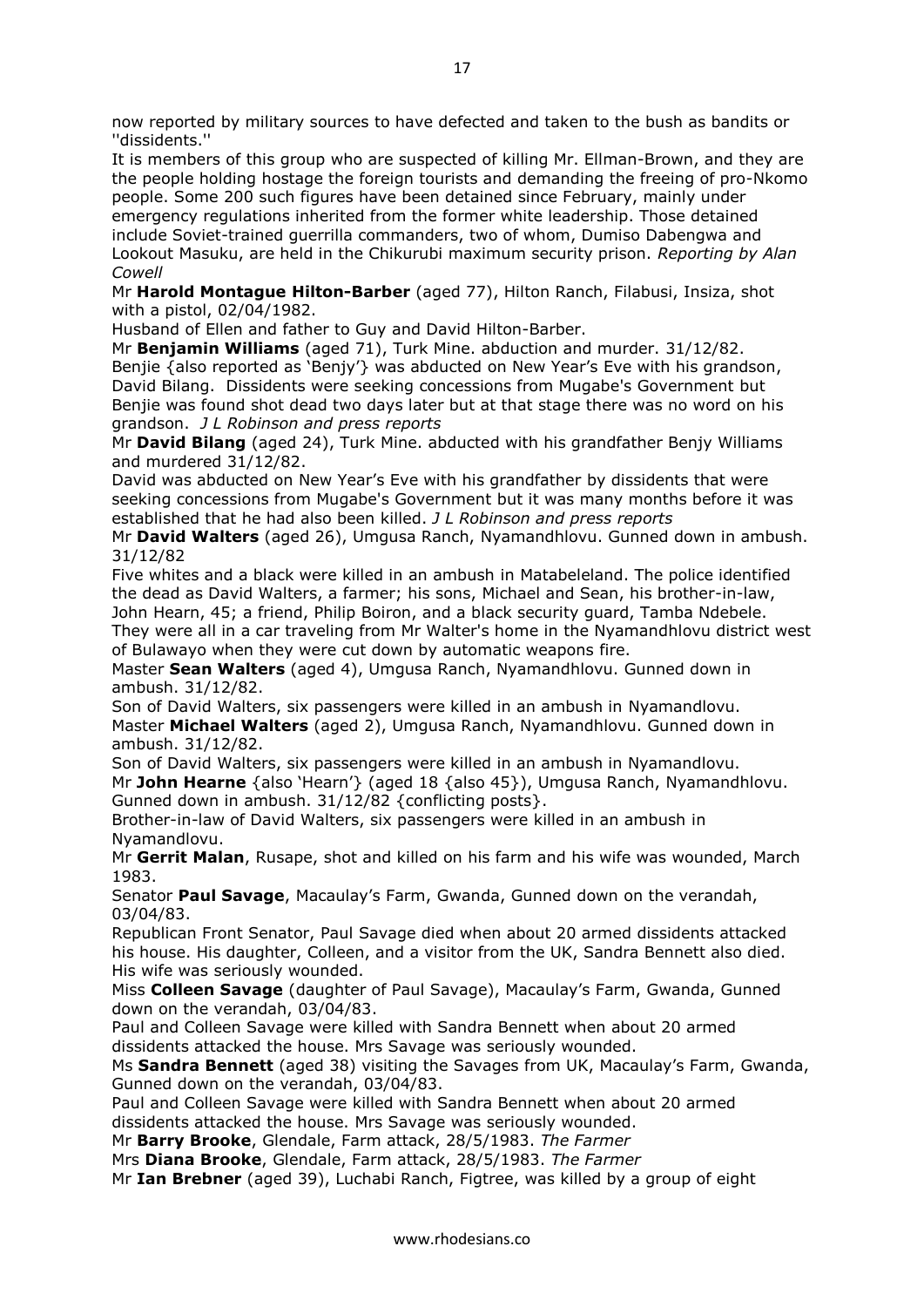attackers and four spent cartridges were found at the scene, 13/6/1983.

Dissidents shot and killed Mr Brebner in southwest Zimbabwe, officials said today. He was shot in the chest on the Tuesday after being approached by about eight gunmen at the Lushabi Outspan Farm, 40 miles west of Bulawayo in Matabeleland Province, a Government statement said.

Matabeleland farmers were armed with automatic weapons this year in an effort to curb anti-Government violence in which more than 100 people, 23 of them white, have died. Mr. Brebner's family had moved into Bulawayo during that year because of the security problems. *Press reports*

Mr **Joe Phillip van Vuuren**, Matabeleland, 5/11/1983.

Mr **Trevor Smith**, Figtree, murdered on his farm by dissidents. This is the second time that his wife, Linda, was widowed. 1983.

Mr **Charles 'Charlie' Loxton** (mid-50s), Damara Farm, Kezi, Farm attack, 23/12/1983. *Norman Stockton, ORAFs 30th December 2013.*

Mrs **Rosemary 'Rosie' Loxton**, Damara Farm, Kezi, Farm attack, after raising the alarm on the AgricAlert, 23/12/1983. *Norman Stockton, ORAFs 30th December 2013.* Miss **Julie Loxton** (aged 20), Damara Farm, Kezi, Farm attack, 23/12/1983. *Norman Stockton, ORAFs 30th December 2013.*

Mr **Tony Loxton**, Damara Farm, Kezi, Charlie's brother rushed to their aid from Kezi Police Station but was shot as he approached the house, 23/12/1983. *Norman Stockton, ORAFs 30th December 2013.*

Dr **Peter Gradwell**, Plumtree, 28/12/1983.

Niece (15) and friend (9), Plumtree, 28/12/1983.

Peter was an academic. These three were checking cattle on the farm in Plumtree when shot dead by dissidents. *Brian Sheriff*

Mr **Ian Birchall**, Marula. Gunshot in his home. 24/5/1984.

Mr **Jack Ehlers**, Nyamandhlovu. Shot while fleeing from ambush. 23/10/1985. Mrs **Joy Ehlers**, Nyamandhlovu. Shot while exiting from ambushed vehicle. 23/10/1985. Mr Ehler's foreman, Nyamandhlovu, 23/10/1985.

Mr **Dahlia Gasporini**, bayoneted when visiting a neighbour, Nyamandhlovu. Mr **Mark Sommer** (aged 31), Nyathi, shot by six gunmen and struck with an axe in an attack on his ranch, 23/12/85.

Mr **Hector Argyle** (aged 40), ambushed in his Land Rover, Shangani, 21/1/1986. Mr **Allan Dicks** (aged 70), Somabula. Club invasion. 9/5/1987.

A gang of dissidents approached the Somabula Club in the darkness with their weapons, walked around the side to an open window and fired automatic bursts from AK47s at Roy Futter, Thys Lourens, Allen Dicks and Glyn Williams who were playing darts in the club close to this window. They all died. See more details under Mr Roy Futter.

Mr **Roy Futter** (aged 46), Somabula. Club invasion. 9/5/1987. As the sun sank below the horizon after tennis at Somabhula Club, the braais were lit and after supper was eaten most of the members gravitated towards the clubhouse after tennis. Gunfire was heard that Saturday night at about 9.30 p.m.

A gang of four Terrorists – the modern day "dissidents" - had been observing the club since midday and no one paid any attention to the stranger lounging around the blue Datsun 120Y. The gang waited patiently until night fell and then approached the club in the darkness with their weapons, walked around the side to an open window and fired automatic bursts from AK47s at Roy Futter, Thys Lourens, Allen Dicks and Glyn Williams who were playing darts in the club close to this window. Thys, Allen and Glyn were all killed instantly in this fusillade of bullets but Roy was not wounded and realised that he needed to get the five women and youngster to safety so quickly ushered them to the shower rooms where he locked them in for their safety. Roy then returned to the now darkened club to try and secure the situation but was gunned down by the gang as he attempted to close the door to the bar. His son Greg, 11 at the time, lying on the floor pretending to be dead, witnessed his father being shot. Frank Mkwebu, the club barman, took this opportunity to try and escape but was shot and wounded in his leg and was dragged back into the club but in spite of his wounds managed to hide by dragging himself under a table when the terrorists were distracted. The gang, now intent on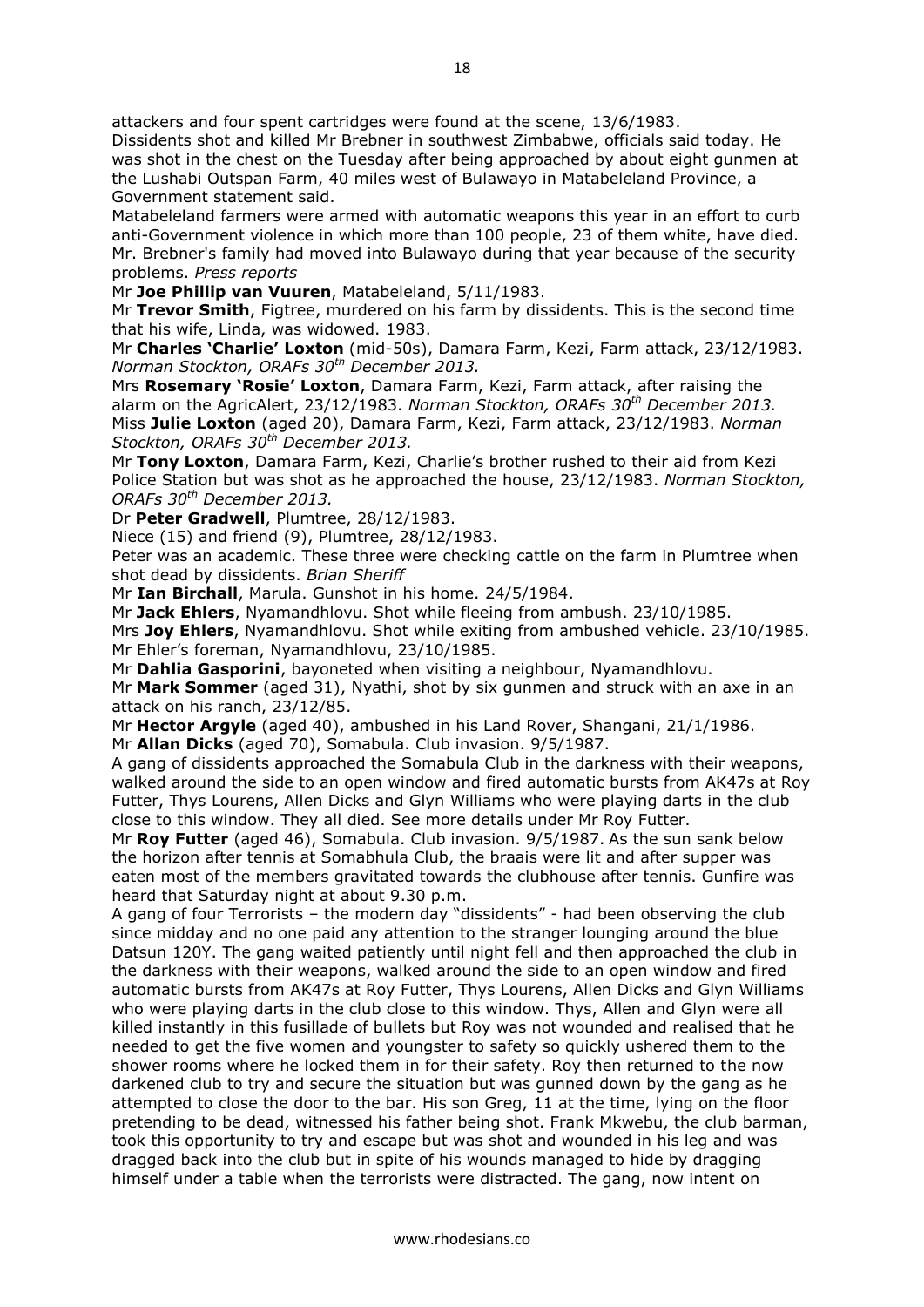Mr **Tys Lourens** (aged 43), Somabula. Club invasion. 9/5/1987.

A gang of dissidents approached the Somabula Club in the darkness with their weapons, walked around the side to an open window and fired automatic bursts from AK47s at Roy Futter, Thys Lourens, Allen Dicks and Glyn Williams who were playing darts in the club close to this window. They all died. See more details under Mr Roy Futter.

Mr **Glen Williams** (aged 48), farmer of Ruby Ranch, Somabula. Club invasion. 09/05/1987.

A gang of dissidents approached the Somabula Club in the darkness with their weapons, walked around the side to an open window and fired automatic bursts from AK47s at Roy Futter, Thys Lourens, Allen Dicks and Glyn Williams who were playing darts in the club close to this window. They all died. See more details under Mr Roy Futter. Mr **Roy Dabbs**, Gweru, 19/05/1987.

Mr **Andrew William "Andy" MacDonald**, Figtree/Marula, 18/08/1987.

Andy MacDonald was born in Mufulira. Andy also played for the Springboks in the 1965 tour to Australia. Sometime in the years after the tour Andy became embroiled in an argument with a lion.

Lions were causing problems on his farm; killing livestock. Andy set out, together with his foreman, to solve this problem. Andy shot a lioness, with his 303 rifle. But he did not kill her and he and his foreman started tracking the wounded lioness through the bush. Coming around a large anthill, the lioness pounced on Andy who did manage to lift the gun to partially defend himself, but which also resulted in the rifle being bent and rendered useless as a weapon. This left Andy wrestling with the lioness. His foreman, in the meantime and despite being armed, ran off to get help

Andy was a strong, powerful man and was obviously very fit. He eventually managed to get his hand in the lion's mouth and get hold of the lion's tongue. The lioness finally released its grip on Andy and crawled a few metres away before dying from the gunshot wound. But by this time the damage had been done, leaving Andy with part of his thumb and first finger missing as well as some badly mangled fingers. There were also extensive lacerations on his legs and arms, leaving him needing 480 stitches when he got medical attention.

Free of the lion, Andy set off to get help for himself and walked a good number of kilometres before he was picked up by one of his family and the foreman although they at first thought that he was a farm worker or villager as he was caked with mud and congealed blood from the severely mauled arm, he was unrecognisable.

Andy eventually left Zambia in the early 70's and moved down to Rhodesia (now Zimbabwe). He and his wife were killed in the ambush just outside Bulawayo in the mid 1980's when their car was set alight. The killers were never found. The blame was put on dissidents or the South Africans although there was speculation that Andy's involvement in breeding dogs for the police may have played a part in his untimely death.

Mrs **Nettie MacDonald**, Figtree/Marula, 18/08/1987, killed with her husband, Andy, in an ambush just outside Bulawayo when their car was set alight.

Mr **John Norvall**, Nyandhlovu, 26/8/1987.

John Norvall was ambushed when he stopped at a small river crossing. Eight men with AK47 assault rifles opened fire from a distance of about six feet. The white rancher, whose Scottish grandfather came to this country before the turn of the century, was on his way to buy a cow from a black neighbour. He bled to death in the front seat of his Mazda pick-up.

His son who took over refuses to visit black neighbours to buy cattle. Instead, since his father's death, along what he calls the "western front" where seven miles of his property abut black-owned land, he has seen to the construction of a reinforced barbed-wire fence.

His son now drives the same dusty roads of their 24,800-acre ranch, but unlike his father, Mark Norvall never travels alone. "They all think I am a really mean swine. I think it pays to get across that image" says Norvall, aged 27, who does not go out of his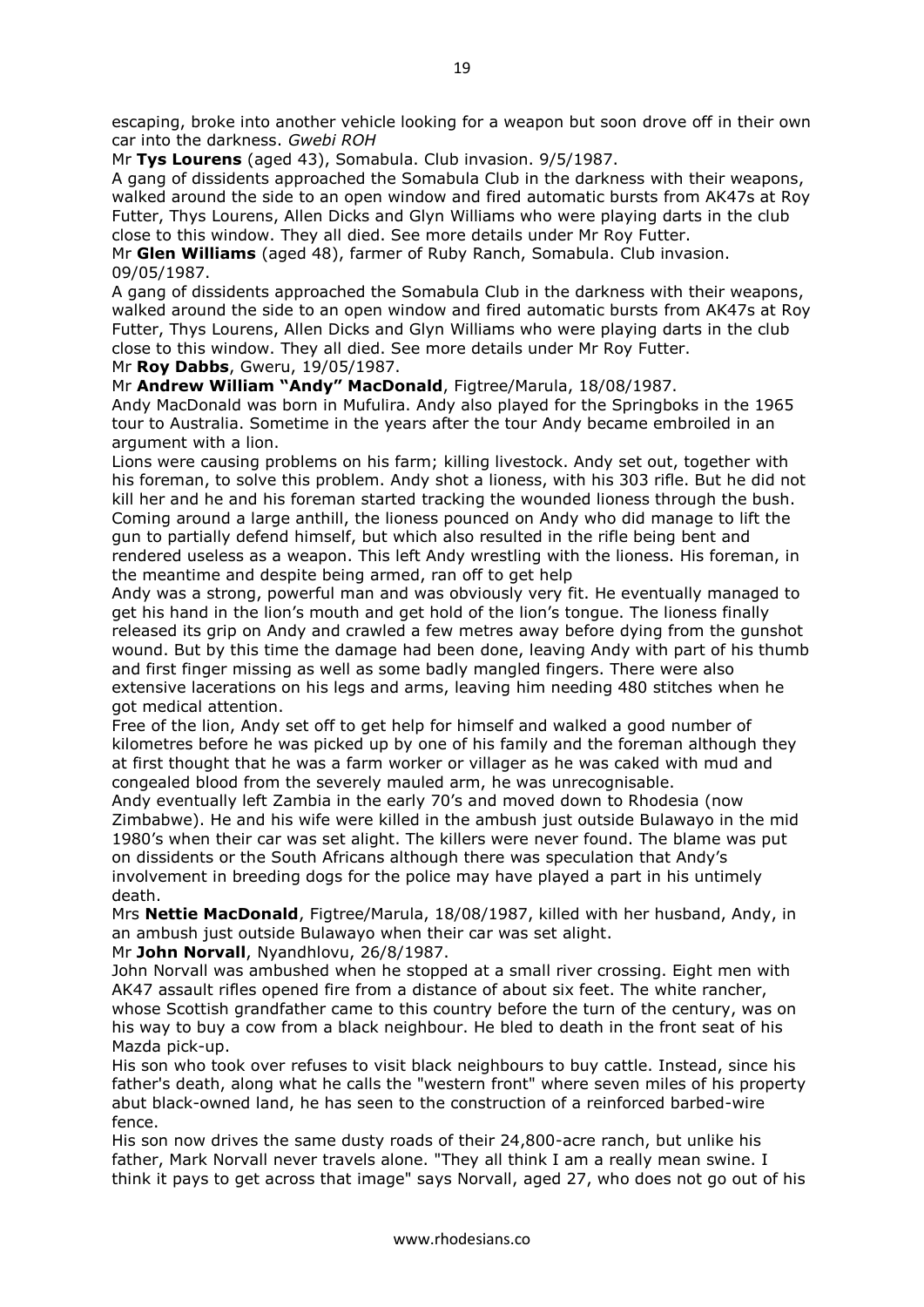house without a pistol in his belt and a German-made automatic rifle slung over his shoulder. He rides with four or five heavily armed guards. At river crossings and farm gates, Norvall stops, orders the guards out and waits, rifle in hand, while they search the nearby bush.

The white farmers of this dry, wind-blown southwestern Zimbabwe region of Matabeleland had a rough time of it last year. Elusive, nebulously motivated dissidents the term loosely applied to the rebels or bandits who for six years terrorized this region struck at the farmers with unexpected ferocity.

The killings of the whites of Matabeleland and the transformation of their vast ranches into barbed-wire encampments are perhaps the most nagging failure in Zimbabwe's otherwise successful effort to build a cohesive, multiracial society. *Blaine Harden* Mr **Brian Hubbard**, Gwanda, September-October, 1987.

Mr **Dick Bawden**, Turk Mine. Mr **Stratford**, Umguza. Mrs **Stratford**, Umguza. Granddaughters **Taverners**, Umguza. Mr **Dando**, Shangani.

Missionaries were targetted by dissidents with 16 deaths documented at Umzingwane on two farms early on 26th November, 1987. All victims had been hacked to death. Those killed at the Olive Tree Farm were **Jerry Keightley** (40), and his wife **Marian** Keightley (39), their daughters **Gay** Deborah (16) and **Glynis** (14), and their 18-monthold son, **Barnabas**. Another Zimbabwean, **Penelope** Sarah **Lovett** (28), and two Americans, **David Emerson** (35), of Osakis, Minn., and **Karen** Sharon **Iversdahl** (32), who was reported to be from Montana, were also killed.

Those killed at the New Adam Farm were **David Marais** (35), a South African; his wife, **Katherine** Marais (34), and their son, **Ethan** (4). Also killed were **Robert Hill** (38), and his wife, **Gaynor** (27), and their 6-week-old-old son, **Benjamin**; **Hazel Russell** (46), and **Jean Campbell**, a Briton. Laura Russell (13) escaped.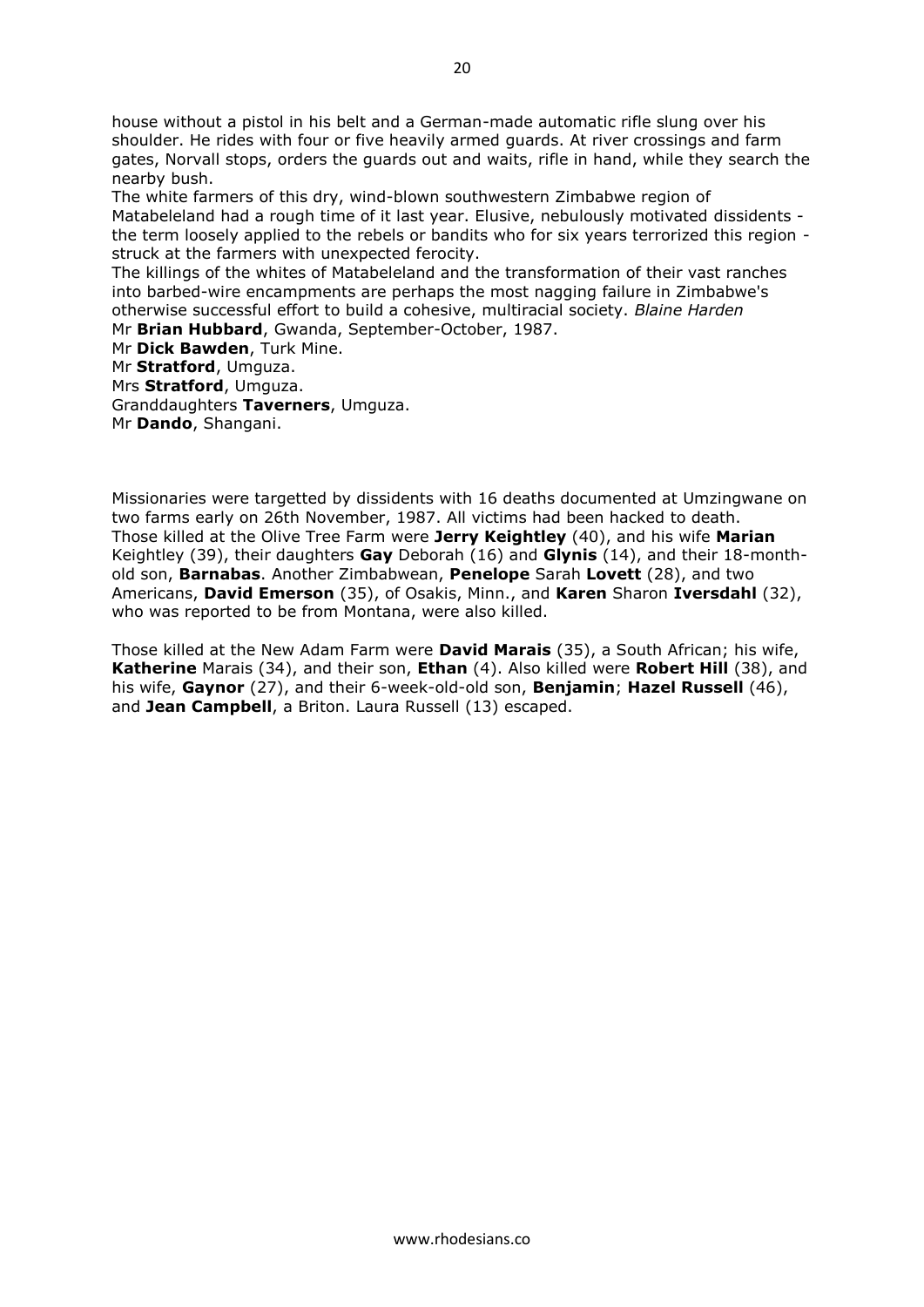## **Commercial farmers who died post 2000 - or who were victims - from Farm Invasions, theft or for motives unknown:**

Mr **David Stevens** (aged 49), Murehwa South, Saturday, 15<sup>th</sup> April, 2000. David Stevens, who shared profits with workers at his farm 60 miles east of Harare, was attacked by so-called veterans of Zimbabwe's independence war. He sought help from officers at the local police station, who did nothing to stop him being abducted and dragged into the bush, where he was tortured and shot.

Gary Luke's face was purple with bruising and caked with dry blood. Propped up in a hospital bed with a compressed fracture to his skull, he was one of six white farmers abducted by armed supporters of the Zimbabwean president, Robert Mugabe. He and another farmer, Steve Krynauw, were accused of supporting the opposition Movement for Democratic Change and were beaten unconscious with iron bars, car fan belts and rocks. They were among five farmers who had tried to rescue their neighbour, David Stevens, who was abducted and shot dead.

Four on trial, Richard Svisviro, Muyengwa Munyuki, Charles Matanda and Douglas Chitekuteku, are accused of being part of a gang of about 15 who abducted David Stevens, killed him and performed a bizarre ritual. Banda Katsvamudanga, who is accused of firing the shot, disappeared after being released from remand prison and passed away in Macheke in May 2016. *Peta Thornycraft*.

Mr **Martin Geoffery Olds** (aged 43), Bubi-Umguza, 18th April, 2000.

A scorched and bullet-scarred farmhouse showed the struggle mounted by Martin during a two-hour siege before he was killed by 70 armed attackers.

Gunmen launched a dawn raid on his home at Compensation Farm in Matabeleland, 400 miles south-west of the capital, Harare. He was repeatedly wounded during a gun battle that left his right leg shattered. However, he continued to fight his assailants and wounded two before succumbing.

Local farmers said Mr Olds had been a target for murder by fanatical supporters of Mr Mugabe who were brought by bus to the area.

Mr Olds told a neighbouring farmer during a desperate radio conversation at about 6 a.m.: "I've been shot and I need an ambulance". His attackers had arrived about 30 minutes earlier with automatic weapons. They burst through his security fence to surround the house.

Mr Olds defended himself with a shotgun and a hunting rifle. His right leg was broken but he made his own splints and continued to fight back. He fled through the back door after petrol bombs were thrown through the windows, and was shot in his other leg. He was caught, beaten and then shot in the head.

As the alarm was raised, nearby farmers tried to stabilise the situation. Guy Parkin, 20, approached the farmhouse at 6.45 a.m. He said: "When I got there, there were lots of cars outside his gate. When I asked one of the war veterans what was going on, a shot was fired over me."

Mr Parkin, fearing for his life, hastily retreated. He said most of the attackers were drunk and waving empty beer bottles. About 45 minutes later, Mr Olds was dead. Craig Wood, a local farmer, saw his body and said he had been "severely beaten". Police did not appear until 9.30 a.m., when the attackers did flee.

The local people are Ndebele speakers with a deep loathing for Mr Mugabe's government. Local farmers suspect that shock troops of the ruling Zanu-PF party are being brought into the area to cause renewed unrest. Mr Olds was alone in the farmhouse when he was attacked as he had evacuated his family to Bulawayo after being warned that he was a likely target for the mob of between 100 and 300 supposed war veterans who had been bused into Matabeleland.

An ambulance treated two of his assailants for shotgun wounds to the legs and the medical crew confirmed that their patients were from the Shona tribe. *Gwebi ROH* Mr **Alan Stewart Dunn**, Seke, 7<sup>th</sup> May 2000.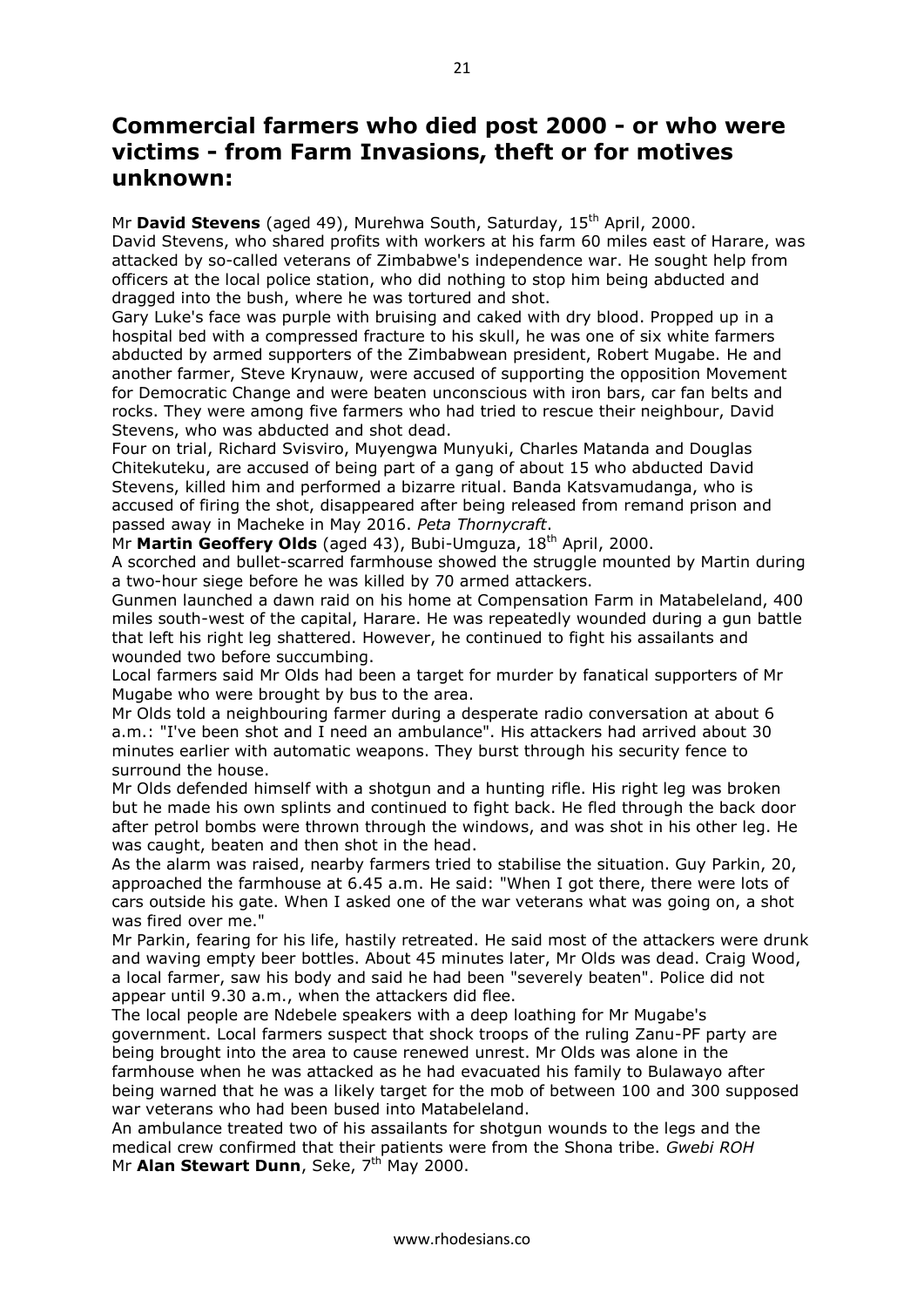Mr Dunn, who emigrated from Kent in 1971, was lured out of his farmhouse, 50 miles south of Harare, by six men who beat him with chains and sticks, broke chairs over his head and smashed him with concrete blocks. He suffered severe head injuries and both his arms were fractured. He was taken to Harare hospital where he died on the Monday. According to his wife, nothing was stolen from the house, the attack lasted five to 10 minutes and the men fled from the farm immediately afterwards.

Mr **John Weeks** (aged 65), Seke,  $14<sup>th</sup>$  May 2000.

White Zimbabwean farmer John Weeks has died from shotgun injuries sustained in a clash linked to the violent campaign calling for the re-distribution of land.

Mr Weeks died on the Sunday - four days after being shot in the chest while on his farm at Beatrice south of the capital, Harare and about 30 miles from where farmer Alan Dunn was bludgeoned to death a week ago.

The head of the Commercial Farmers' Union, David Hasluck, said the attack on Mr Weeks, who supported Zimbabwe's opposition Movement for Democratic Change, was "definitely political".

He said Mr Weeks' attackers were linked to the groups who have been invading farms across Zimbabwe.

Mr **Tony Oates**, Zvimba North, shot and killed, 31<sup>st</sup> May 2000.

Intruders shot dead a white farmer at his home in Zimbabwe during a gunbattle in which one of the assailants also died. Tony Oates is the fifth white farmer to have been killed since mobs of squatters and ruling party militants illegally occupied hundreds of whiteowned properties.

He was shot dead late Wednesday on his farm about 40 miles north-west of Harare, the Commercial Farmers Union said. The intruders cut the burglar bars in the bedroom where Oates was sleeping. His wife, who was watching television in the house, escaped. "He shot at the intruders and killed one of them, but he was also shot and died," a union spokeswoman said.

The union said the killing was criminally rather than politically inspired. Oates' farm in the fertile district of Trelawney tobacco and grain district was not occupied by the illegal squatters who are demanding land they say was stolen during the British colonial area. But several properties neighbouring Oates' farm have been occupied by mobs since February.

Mr **Willem Botha**. Seke. 23<sup>rd</sup> July 2000.

On that Sunday night, Willem Botha, who was in his sixties, was beaten to death by suspected robbers near Beatrice. Although squatters were not accused of involvement, other farmers blamed his death on the "breakdown of law and order" caused by the land invasions, which have been encouraged by President Robert Mugabe.

Mr Henry Swan Elsworth (aged 70), Kwekwe, murdered in ambush, 12<sup>th</sup> December, 2000.

Henry Elsworth, a former Member of Parliament and a prominent commercial farmer, was shot dead in an ambush on his farm on Tuesday evening, his family and police said yesterday.

Elsworth's 20-year-old son Ian, speaking from a stretcher bed in a Harare hospital, said independence war veterans and supporters of the ruling party who had been trying to take over his farm since February had murdered his father.

Mrs Gloria Olds (aged 68), Bubi-Umguza. Mother of Martin Olds. 4<sup>th</sup> March, 2001. Mrs Olds was ambushed at the gates of her homestead on Silverstreams Farm. She was the seventh white farmer killed since last April. Her son, Martin, who lived on the neighbouring Compensation Farm, was murdered in a dawn raid by 70 gunmen on April 18.

Although Silverstreams is not among the 900 white farms still occupied by squatters, neighbours believe the murder of Mrs Olds was a political killing. The entire farming community around Nyamandhlovu, which has been particularly affected by the land invasions, joined a search for the killers, fanning out across the bush in four-wheel-drive vehicles, guided by two light aircraft.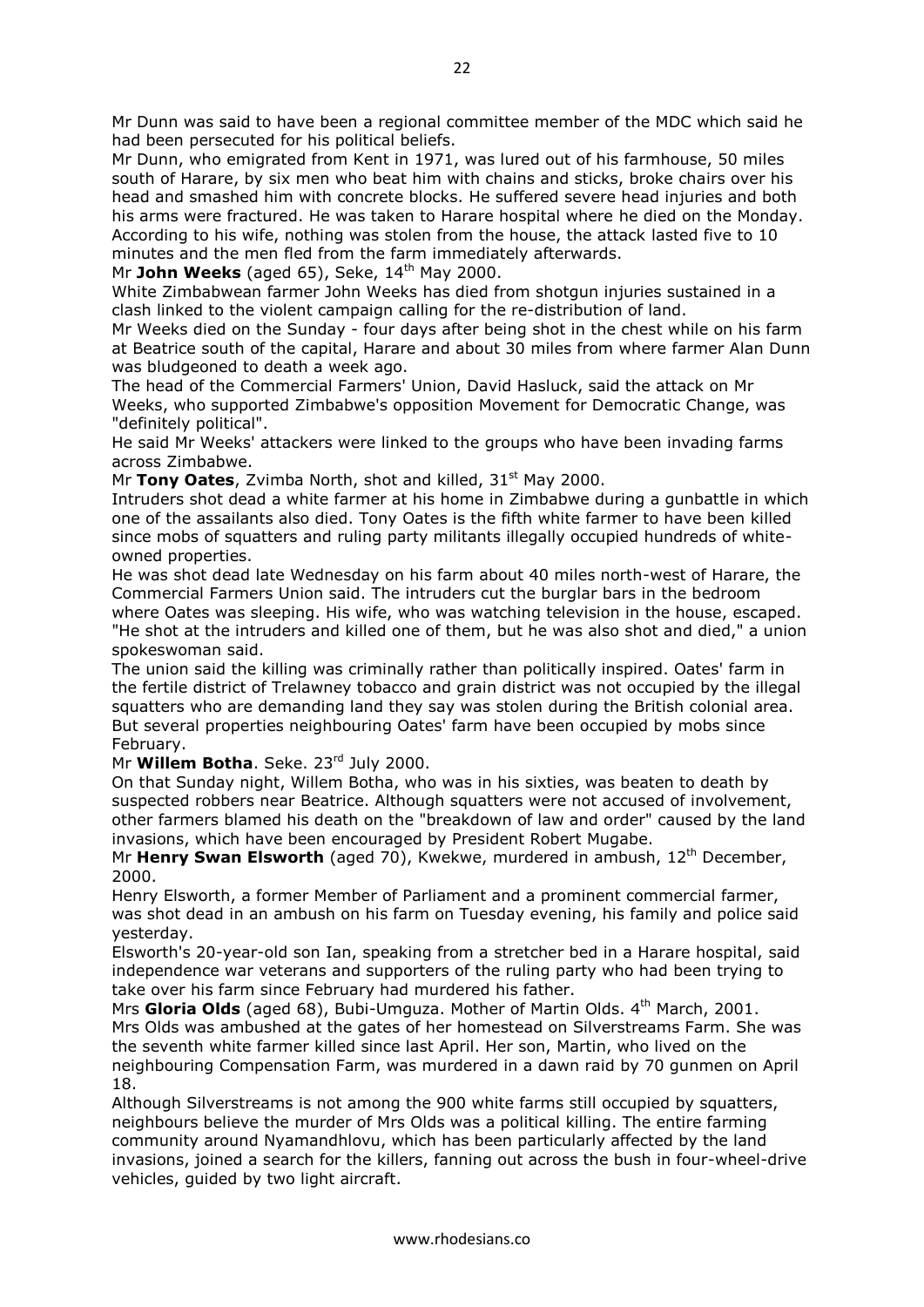The getaway vehicle was spotted heading north towards Tsholotsho and a witness told farmers that it contained three men. But it was soon lost amid the winding tracks and dense bush. Police officers were sent to the scene, though farmers bitterly remember that the killers of Martin Olds were allowed through a police road block while making their getaway. No one has been convicted for his murder, or any of the others. Mr **Ralph Fenwick Corbett**. Kwekwe. 6<sup>th</sup> August 2001.

The death was reported in hospital of Ralph Corbett, a farmer from Kwekwe in the Midlands, who sustained fatal head injuries during an axe attack by a Zanu PF mob. He had been trussed up with wire and beaten about the head with an axe on Friday in what his family say was a politically motivated killing. Mr Corbett is the ninth white farmer killed since President Robert Mugabe launched the land invasions nearly two years ago. The murdered farmer's land has been occupied by "war veterans" for a year. Mr **Terrence 'Terry' Ford** (aged 55), Mhondoro, 18th March, 2002.

Terry Ford was shot dead in his farm outside Harare and his body was found by his domestic worker early in the morning. There were blood stains on one wall, and marks in the earth showing he had struggled in the garden and then made for his pick-up at the back of the house.

Tyre marks show he rammed the closed security gate repeatedly and managed to dislodge one of the posts.

He was then dragged out of the truck, held up against a tree and shot through the front of his head, probably with his own revolver.

For several hours after neighbouring farmers arrived, shortly after 6am, the smallest of his four dogs, Squeak, an old Jack Russell, lay on the bloodied, muddy body, covered with a turquoise bedspread, growling if anyone moved close, until he was locked away to allow police to examine the body.

Mr Ford's farm, 27 miles west of Harare, had lain idle since Mr Mugabe's "war veterans" stopped him farming two years ago. He found part-time work as a school groundsman. Mr Ford spent that weekend with his girlfriend Naomi Raaff, a teacher, in Harare, but suddenly decided to return to the farm to check on his property.

"He was nervous and thought he would be cleaned out, so in the middle of Sunday afternoon he went home," Ms Raaff said. At 11.30 on Sunday night, he phoned his neighbour and cousin David Lewis and said intruders were in the house, but that he had fired a shot into the air and they had left.

"He said the dogs were there and told me not to come, but asked if I could phone the police. I wrote down the name of the constable who took the call, who said the police driver was asleep. I begged him to wake him up."

Mr Ford phoned other neighbours, who also called the police. It was then that they said they could not come.

Mr Ford was the 10th white farmer murdered in Zimbabwe since the land crisis began. Peta Thornycraft.

Mr **Thomas 'Tom' Bayley** (aged 88), Danbery Park, Mount Hamden, was killed during a siege,  $1<sup>st</sup>$  May 2002.

The British-born farmer had been under siege by Mugabe supporters for 35 days when he fell and broke a leg.

A friend and farmer said: "Tom passed away in his sleep after two years of threats and interference with his life's work.

"He and Bobs endured daily threats and war songs all night, every night. The physical pain he suffered when he broke his leg was nothing compared to the mental pain of being forced off his farm."

Mr Charles T. T. Anderson (aged 44), Glendale/Mazowe, shot and killed, 2<sup>nd</sup> June, 2002.

The man who shot and killed Charles Anderson four years previously was sentenced to death by the Zimbabwe High Court in 2006. 31 year old Munetsi Kadzinga was given the death sentence by high court Judge Bharat Patel after he was convicted of the 2002 murder. The South African Mail and Guardian newspaper reports that Kadzinga claimed in court that he had been told to carry out attacks on white farmers by senior government officials, including Minister John Nkomo, who ran the Home Affairs ministry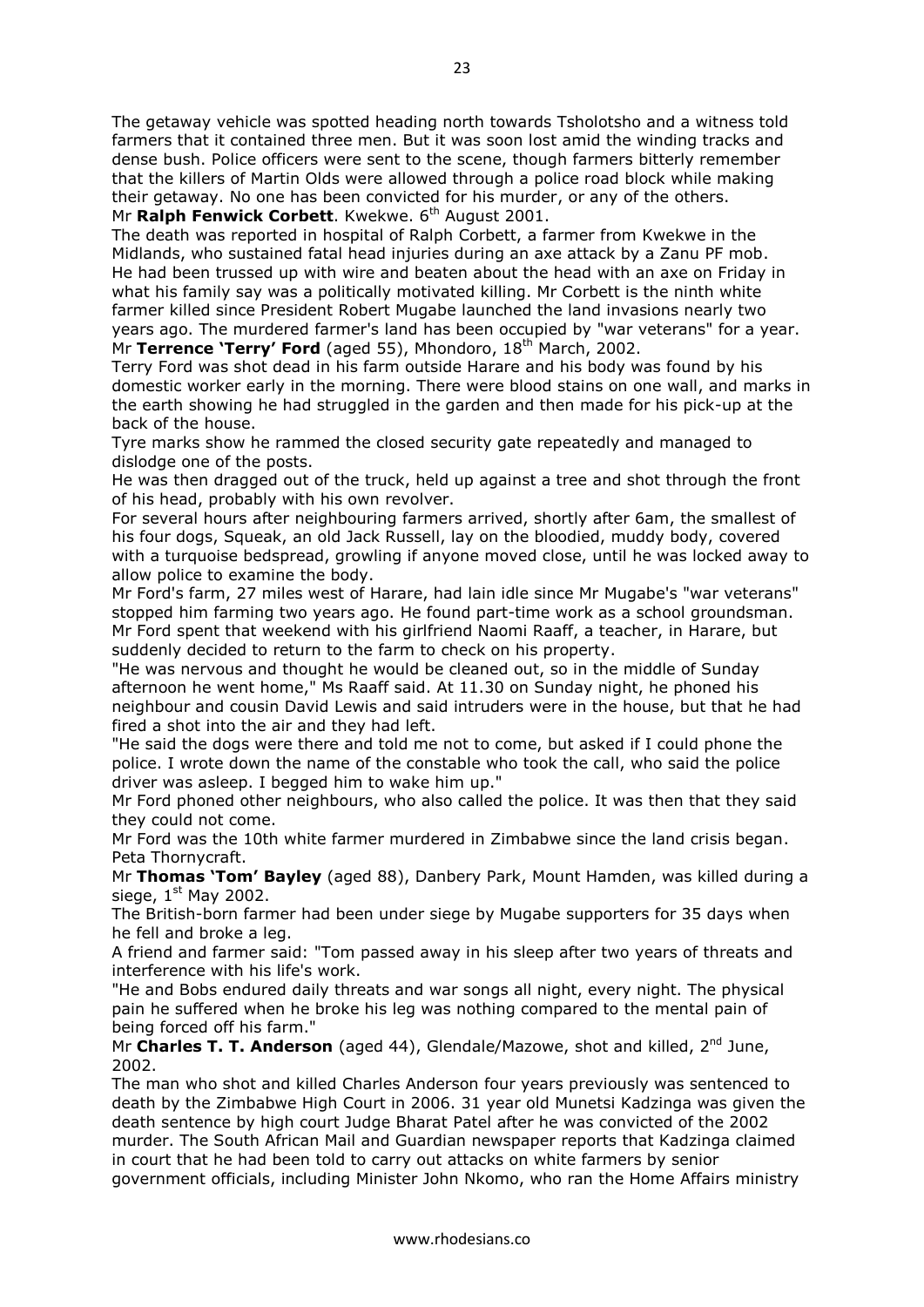at the time. But the judge dismissed the claims and said there were no extenuating circumstances in the case.

Mr **Philip 'Phil' Laing** (aged 51), Honde Valley, was killed by poisoning, 19/12/2003. Two men were in intensive care after they were forced to drink paint thinners and acid by armed attackers dressed as soldiers who abducted them from a tea estate in eastern Zimbabwe. Ernest Pfumbi, 44, and Maphion Njopera, 35, are accounts clerks, at a British-owned tea company, Eastern Highlands Plantation, in the scenic Honde Valley, 188 miles east of Harare.

The company's chief accountant, Philip Laing, 48, an Australian, died after being beaten and then tortured into drinking acid. He was found handcuffed to a tree the next morning.

Police were told that four men in camouflage uniforms arrived at the company's offices and told staff they wanted to "look for foreign currency and evidence of involvement with the opposition" (the Movement for Democratic Change).

When they found nothing they took Christmas wages and kidnapped seven people, including two women. But a security guard escaped and raised the alarm.

It took a whole night to find the victims handcuffed together 50 miles from the company's offices. *Peta Thornycraft*

Mr **Pieter Silverton**, January 2004.

Mr Ole Sunde (aged 66), Banket. 6<sup>th</sup> February, 2005.

Mr Sunde was strangled by suspected war veterans and ruling party militia as the effects of the five-year land occupation crisis lingered on.

He was abducted from his occupied Musonzowa Farm near Banket, 95 kilometers northwest of Harare, and driven into the bush where he was severely assaulted before he was strangled with a wire. Mr Sunde was rushed to Banket district hospital with serious head injuries but was pronounced dead on arrival.

Mr **Donald 'Don' Stewart** also reported as 'Stuart' (aged 68), Norton. 26<sup>th</sup> November 2005.

Mr Stewart, a dairy farmer and horticultural vegetable producer in the Norton/Harare West farming area, was viciously and brutally assaulted by a gang of intruders prior to his murder by strangulation in the early hours. After the viciously brutal assault and subsequent murder the gang had time to destroy evidence by covering the body with mattresses, dousing them with petrol siphoned from farm vehicles and then torching the homestead.

Recent invasions and attacks on the remaining white farmers was triggered by antiinflammatory language from State Security and Land Reform Minister Didymus Mutasa, who referred to them as 'filth and 'dirt' on  $26<sup>th</sup>$  October 2005. Mr **Phillip Tenant**, 1<sup>st</sup> April 2006.

Mr **Mike Campbell** (aged 79), Chegutu. 6th April 2011.

Mike moved to Mount Carmel farm in 1974 and added a neighbouring plot of land in 1980. As well as farming, Campbell set up an extensive nature reserve on the property and also created the Biri River Safari Lodge.

The following year, however, as Robert Mugabe's land reform programme gathered pace, between 20 and 30 black men entered the estate, and refused to leave. Anxious that they might cut down trees on the estate to build homes, Campbell gave them a shed to sleep in. Over the following decade, invaders gradually took over Campbell's farm; they burned down the safari lodge and farmstead, and killed all the cattle and wildlife on the farm. Hundreds of Campbell's workers lost their jobs and Campbell's farm manager and other workers were arrested and tortured by the police after they attempted to defend the farm.

Campbell contested the seizure in the Zimbabwe supreme court, but there was no recourse. He went to the tribunal of the Southern African Development Community (SADC), which ruled that the confiscation of the farm was racially discriminatory, offended the rule of law and violated principles of democracy. Mugabe said the finding was "nonsense".

Campbell and his wife, Angela, and son-in-law Ben Freeth were abducted on 29<sup>th</sup> June. 2008 to a militia camp. Over nine hours were violently assaulted using "falanga" torture.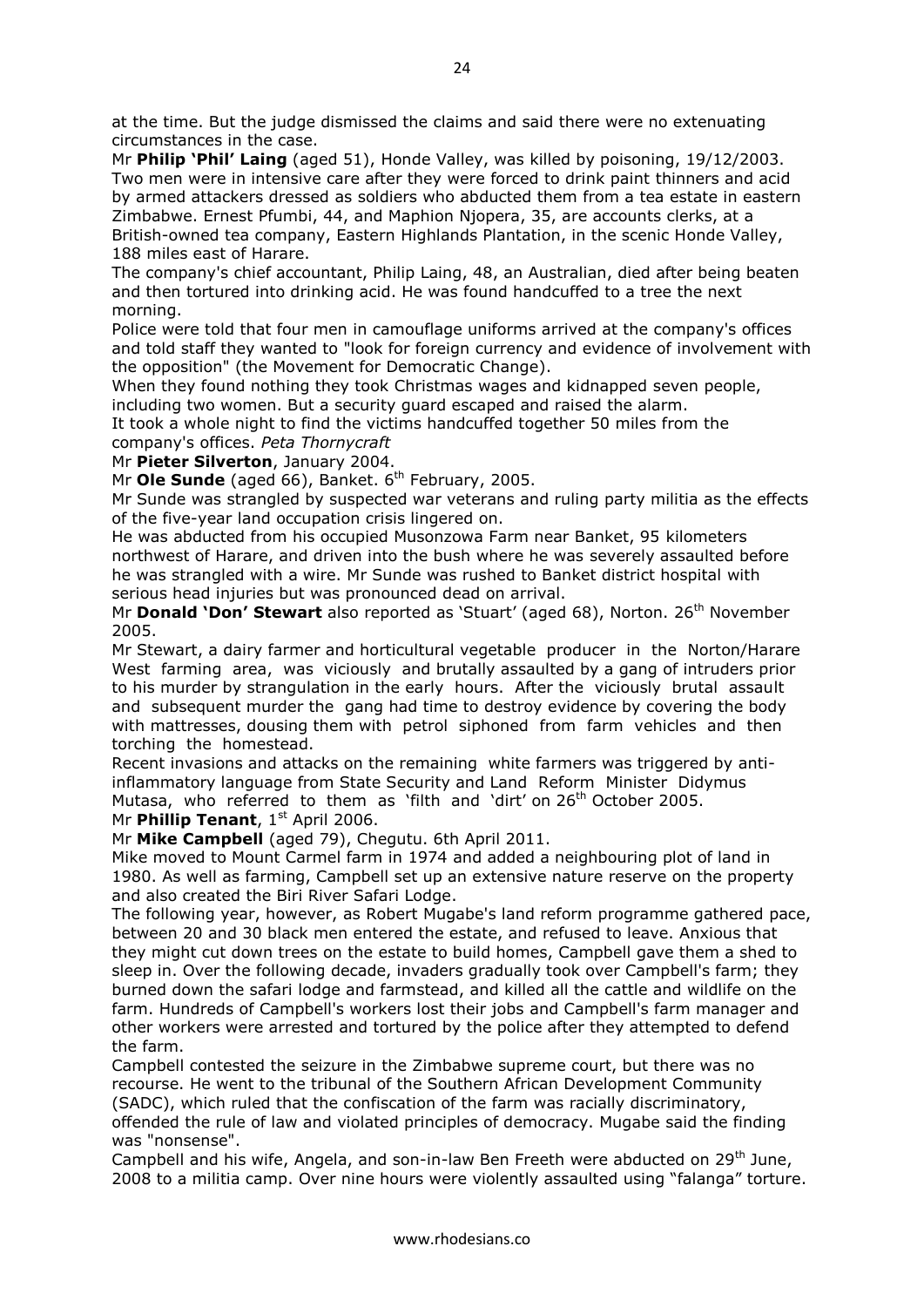Freeth's feet were beaten with sjamboks – whips made of hippopotamus hide. They put a burning stick into Angela Campbell's mouth to force her to sign a paper promising to discontinue the court case. The three were then dumped on the roadside. But they did carry on, Freeth appearing at the final hearing in Namibia in a wheelchair. His father-inlaw was too ill to attend.

Mike and Angela Campbell moved to a friend's house in Harare. His loss of numeracy skills meant that he was unable to prepare his employees' wages.

He died in Harare on 8 April 2011 from complications of the 2008 assault.

Mrs Mary Austen (aged 74), Kwekwe, 17<sup>th</sup> November 2008.

Mrs Austen, from the UK, was beaten to death and her husband left in a critical condition after a violent attack on the couple's farm in Zimbabwe. The body of Mary Austen was discovered two days after she was murdered. Her husband Neville, a 77-year-old Zimbabwean, was found unable to move or speak. Police said that when they arrived at the scene of horror, they found furniture strewn all over the house after a struggle between the Austens and their attackers. Mary died from numerous head injuries. A neighbour, who knew her well, described the attack as 'really brutal'. 'She was absolutely bludgeoned to death,' the neighbour said.

Mr **Bob Vaughan-Evans** (aged in his late 70s), Gweru, assault during home invasion, 3r<sup>d</sup> July 2009.

Vaughan-Evans and his wife Jean were attacked late at night in their home by an intruder wielding an axe. The attack left Mr Vaughan-Evans dead and his wife unconscious. She is still recovering in hospital. The attack on the elderly couple was the third such incident in the space of the last six months, and the prior attack had already left Jean wheelchair bound.

Mr **Ray van Rensburg** (aged 76), Gweru, 15<sup>th</sup> July 2009.

Intruders broke into the house and repeatedly struck the sleeping Mr van Rensburg on the back of the head. They then fled with the farmer's wallet containing \$25. Mrs **Sophie Hart** (aged 75), Kadoma. 29<sup>th</sup> August 2009.

An elderly farmer's wife, who was born in the Free State, Mrs Hart was murdered on her smallholding 150km west of Harare on Saturday, while her husband was watching the rugby between the Springboks and the Wallabies at a neighbouring farm.

A family member, Eben du Toit, said on Monday that Sophie Hart was alone at home when she was attacked. When her husband, Jan Hart, 79, came home shortly before sunset, he found his wife's body tied up in the kitchen and covered in blood. She had been strangled.

Mr **Johannes Jacobus** "**Kobus" Joubert** (aged 67), Stockdale Farm, Chegutu, murdered during armed robbery, 25<sup>th</sup> October, 2010.

Kobus had been a very active and well respected member in Zimbabwe's tobacco industry for most of his life being a past President of the ZTA. He was always a great mentor to all who are involved in the industry in which he was so passionate.

Kobus Joubert was shot dead and his wife Mariaan, aged 64, was assaulted by assailants who also robbed them of \$10,000 (£6,300) in cash.

"We are not sure whether this murder was criminal or political, at this stage, and this is very sensitive matter for our members," said Mike Clark, who monitors unrest on remaining white-owned farms for the Commercial Farmers' Union.

"Kobus had about 50ha (123 acres) of tobacco in the ground when he died and so that has to be reaped somehow."

Mr Joubert was one of the few remaining large scale tobacco growers left in Zimbabwe. Two years ago, Mr Joubert, a former president of the Zimbabwe Tobacco Association, was attacked by militants loyal to Robert Mugabe, the Zimbabwean president,

The couple were forced to flee their home, Scottsdale farm, in the Chegutu district about 60 miles west of Harare, and set up camp in the grass alongside a national highway for several weeks.

When the police tried to move them away, the couple protested saying that they had no other home.

The late vice President Joseph Msika, who had tried to assist several white farmers since land invasions began in 2000, secured a permit for Mr Joubert to remain in his home and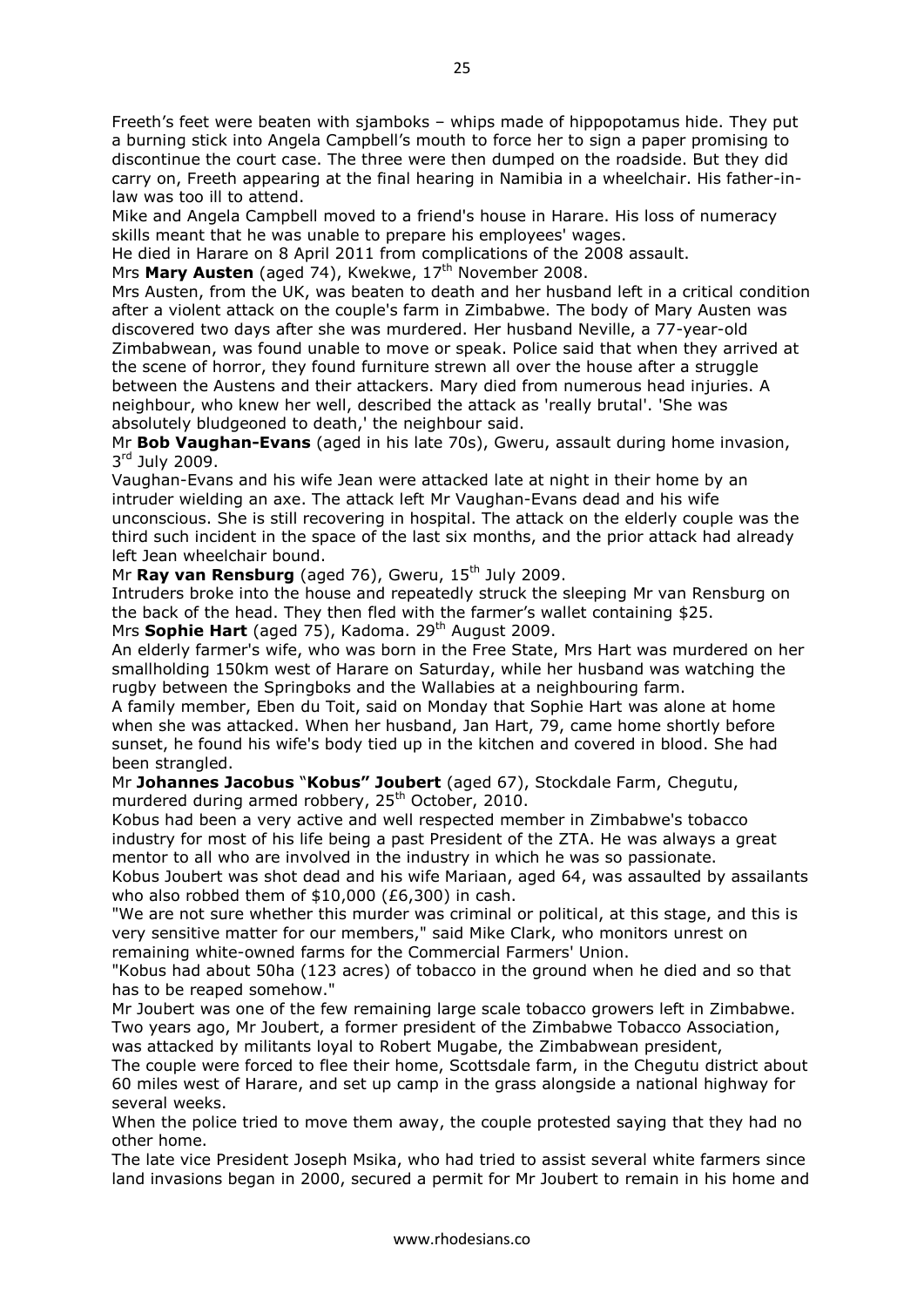continue farming. *Peta Thornycraft and CFU*

Mr Lourens Abrams Korsten, assaulted 31<sup>st</sup> December 2010, died 28th February 2011. Mr **Colin Zietsman**, Mvurwi, tortured, 2<sup>nd</sup> September, 2011.

According to the CFU, Zietsman died instantly while his wife Phillipa is recovering in hospital after being bludgeoned by a blunt object.

"We have to report the callous and savage attack on Colin Zietsman and his wife Phillipa 'Tinks', which resulted in the death of well-known Centenary farmer. They were attacked and ruthlessly beaten by two individuals with blunt objects whilst they slept in their upstairs bedroom on their farm at 2 am on the Friday morning.

"Phillipa is now recovering in hospital in Harare from several severe injuries but is conscious. We all pray for her full and swift recovery from this terrible incident," CFU said in a statement.

"Although the motive appears to have been robbery, there was no money in the house at the time as wages were only due for collection from the bank today," the statement said. The CFU described it as a "sad loss of another great member of our farming community, who merely wanted to farm in this great country of ours".

The union urged all farmers and their families to be extremely vigilant at all times, saying this was the second incident of its type using similar tactics that were used on a farm only one farm away last year.

"That farmer was also savagely beaten and was hospitalised for several months before his final recovery from his severe injuries. In that case money was stolen but the assailants have never been arrested despite a substantial reward being offered.

"If it is the same people involved then they may strike again somewhere because this time they came away without finding any cash in the house which may be what they were after," CFU said. *Press report*

Mr Keith Nicholson, Banket, shot and killed, 14<sup>th</sup> September, 2011.

Keith Nicolson farmed in Raffingora then in DRC and also in Zambia. He returned to retire near Banket. He was shot and killed while trying to rescue a neighbour who had been abducted by four heavily armed men.

The group gained entry through the security boom at Mazvikadei Dam under false pretences. They then proceeded to the house of local garage owner Mr Tim Morgan where they again gained access to the house on the pretence of wanting to visit one of the gardeners employed by the Morgans. They then tied up all the staff and ransacked the house but could not find any money.

When Mr and Mrs Morgan returned in the evening they were ambushed and tied up. They then took Mr Morgan back to his garage in his Toyota twincab. At this stage Mrs Morgan was able to alert neighbours in the village, Messrs Henry Allam, Keith Nicolson and other unnamed persons who followed the

stolen vehicle in which the kidnapped garage owner was being driven away in. They followed it down the Raffingora Road for some distance but once the occupants of the vehicle noticed they were being followed they stopped and turned the vehicle around to shine the lights onto the vehicle following them. They then fired many rounds at the vehicle forcing it off the road and forced the occupants to take cover. There was an ensuing gun battle as the occupants of the other vehicle also fired back. The time was now 9.30 p.m.

Three of the group then ran into the bush away from the vehicle so Keith Nicolson, thinking that everyone had run from the vehicle, rushed forward to release the hostage, Mr Morgan. However, he was immediately shot dead by a fourth attacker who was still in the vehicle, and who subsequently ran away. Mr Morgan managed to flee the vehicle uninjured and the vehicle was abandoned and henceforth recovered.

The armed gang was believed to have subsequently been collected and driven away in another vehicle, the registration details of which are known but no one has been apprehended.

Mr **Bobby Ervine**, Mazooma Farm, Guruve. Bobby was savagely assaulted on the evening of 12 October 2011 at his home on his farm in Guruve and has remained in hospital until his passing on the morning of 8 April 2012.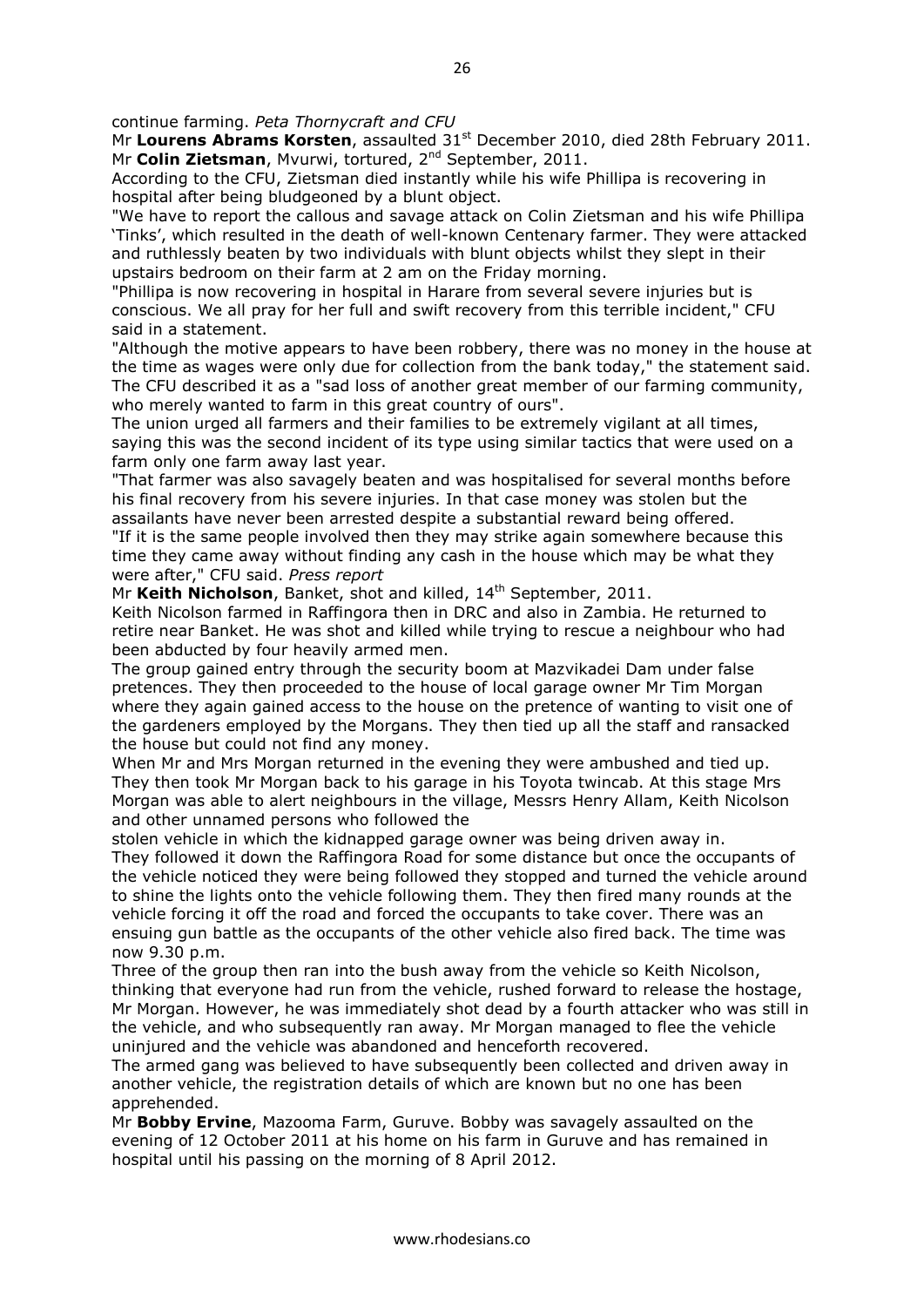"About 18 white farmers were killed in violent takeovers of their land while almost all of the country's 620,000 permanent and seasonal farm-workers were driven away from their homes" John Worsley-Worswick, the late head of Justice for Agriculture, a Hararebased lobby group, said. Together with dependents, those workers accounted for two million people, he said.

At the same time, about 78 black farm managers have reportedly been killed.

# **Extortion, targeted attacks and robbery:**

A new wave of intimidation replaced the farm invasions and theft. Five murders were committed in the past four years within a 40 km radius as farmers are expected to pay large amounts of extortion money to political authorities.

The tragic and very brutal murder of **Malcolm Francis** and his daughter, **Catherine**, on a farm to the north of the country highlights the fragile nature of life without the rule of law. They were attacked in the evening of Saturday,  $10^{th}$  May, 2014 in Guruve when walking the dogs. They survived from axe wounds for several days before succumbing to their horrific injuries in hospital. Catherine passed away on the Wednesday,  $14<sup>th</sup>$  May and Malcolm on  $21^{st}$  May, 2014.

A farm manger in Triangle was found dead with a deep cut on his neck, a day after paying his workers their wages. Adolph **Willem Botha** (aged 69) of Mpapa Farm in Triangle was probably killed on Friday  $6<sup>th</sup>$  May, 2016 as blood was noticed on the veranda by a domestic worker at 6:00 a.m. on Saturday so summoned help. A blood stained machete, bare blood stained foot prints, his open wallet and cell phone were found inside. Masvingo police spokesperson Inspector Charity Mazula said police are eager to interview a general hand, Christopher Musiiwa of Chikova Village under Chief Madzivire in Chivi who was with Botha on Friday.

90 year old farmer, **Bertram Gardner**, was murdered in a robbery on 19<sup>th</sup> June 2016. He had offered two men a lift but they crushed his head with a big rock before dumping his body in a bushy area along the Chinhoyi Baguta Road. The assailants made off with his Ford Ranger truck, a wallet with \$200 and clothes.